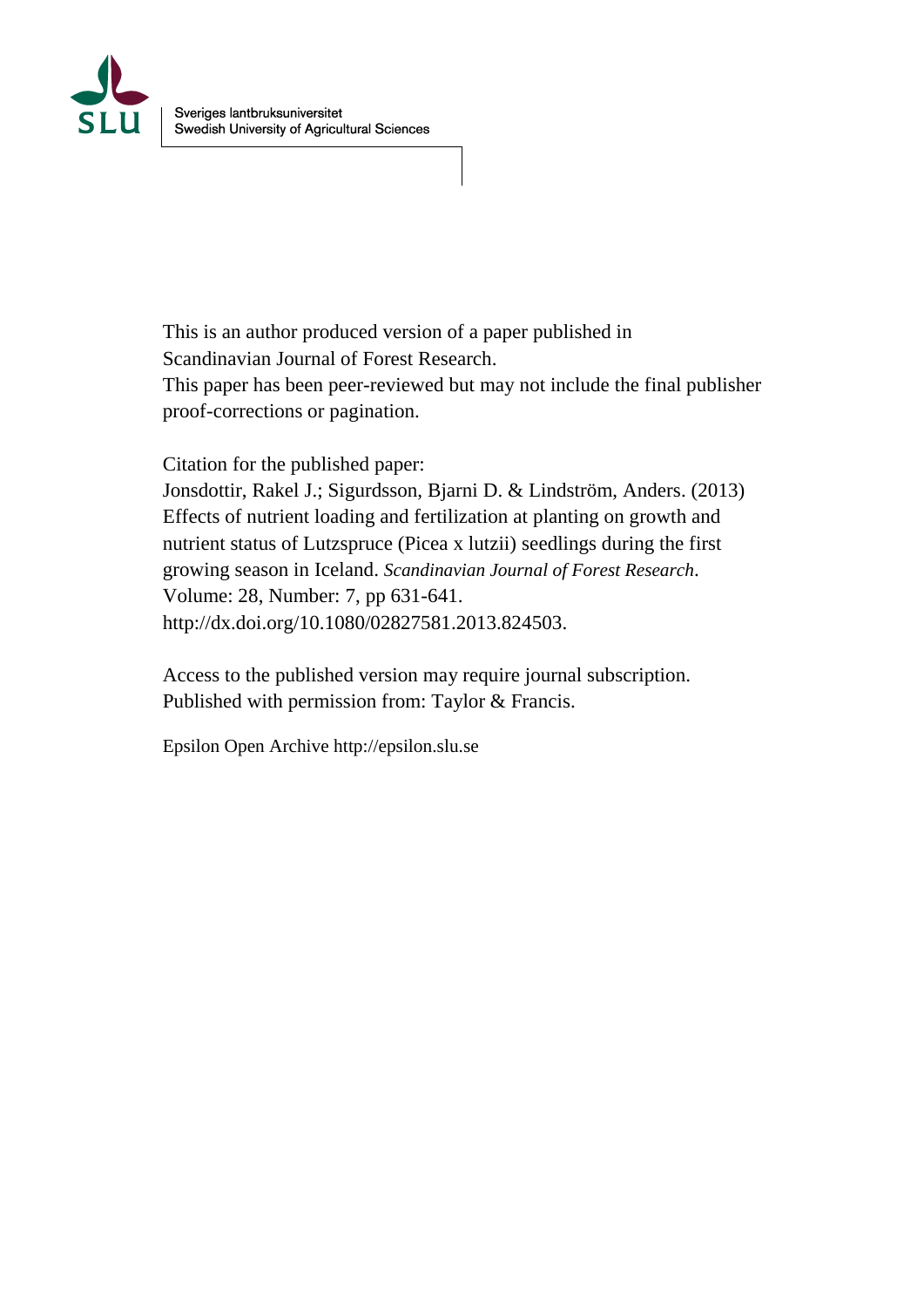| $\mathbf 1$    | Title: Effects of nutrient loading and fertilisation at planting on growth and nutrient status of              |
|----------------|----------------------------------------------------------------------------------------------------------------|
| $\overline{2}$ | Lutz spruce (Picea x lutzii) seedlings during the first growing season in Iceland                              |
| 3              |                                                                                                                |
| 4              | Autors: Rakel J. Jonsdottir <sup>1</sup> , Bjarni D. Sigurdsson <sup>2</sup> , Anders Lindström <sup>3</sup> . |
| 5              | $1$ Norðurlandsskógar, Krókeyri, IS-600 Akureyri, Iceland; $2$ Agricultural University of Iceland,             |
| 6              | Hvanneyri IS-311 Iceland; <sup>3</sup> School of Industrial Technology and Management, Dalarna                 |
| $\overline{7}$ | University, 791 88 Falun, Sweden and School for forest management, Swedish University of                       |
| 8              | Agricultural Sciences, Box 43, 739 21 Skinnskatteberg, Sweden.                                                 |
| 9              | Bjarni D. Sigurdsson (bjarni@lbhi.is) Anders Lindström (ali@du.se)                                             |
| 10             | Running title: Nursery loading and field fertilisation                                                         |
| 11             |                                                                                                                |
| 12             | Corresponding author:                                                                                          |
| 13             | Rakel J. Jonsdottir                                                                                            |
| 14             | Norðurlandsskógar                                                                                              |
| 15             | Krókeyri                                                                                                       |
| 16             | IS-600 Akureyri                                                                                                |
| 17             | Iceland                                                                                                        |
| 18             | Tel: +354 4615640                                                                                              |
| 19             | e-mail: rakel@nls.is                                                                                           |
| 20             |                                                                                                                |
|                |                                                                                                                |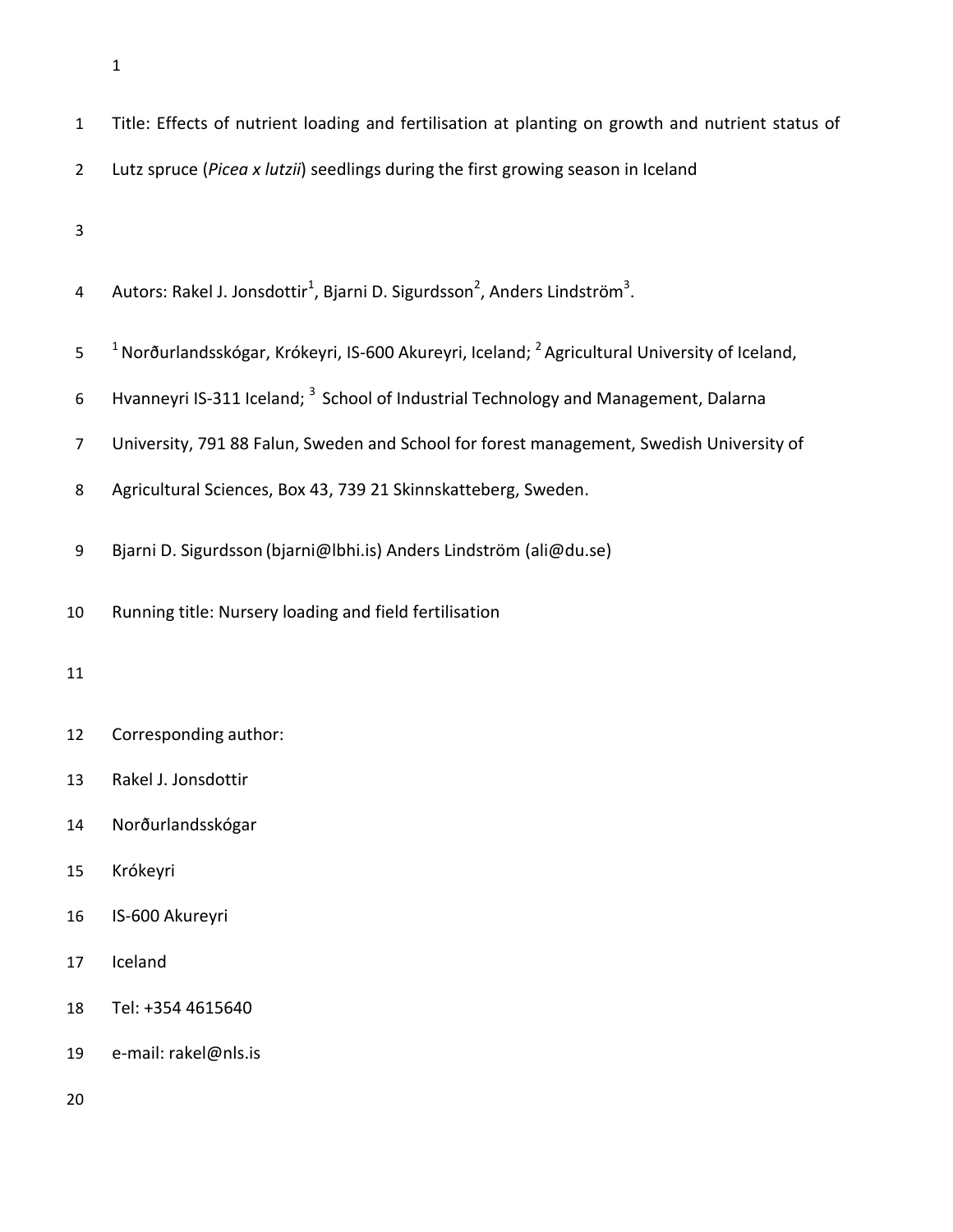## **Abstract**

 The low availability of nitrogen is believed to be one of major limiting factors of forest regeneration in the nitrogen-poor volcanic soils of Iceland. To investigate the effects of nutrient loading seedlings in nursery combined with fertilizing at planting, Lutz spruce (*Picea x lutzii Littl.*) seedlings were nutrient loaded using four fertilization regimes (0.0, 0.9, 2.7 or 3.9 g N/m<sup>2</sup> per week) in the end of nursery rotation and planted next spring 2009. Planting was done at two places in northern Iceland and seedlings were either single dose fertilized or not. The highest loading level in the nursery without field fertilization increased new needle mass by 122% and 152%, for the poor and more fertile site, respectively. The highest loading level with field fertilization increased new needle mass by 188% and 189% compared to no loading and field fertilization for the poor and more fertile site, respectively. Retranslocation of N increased with more loading in the nursery. The results illustrate the significance of the retranslocation of stored nutrients to support new growth early in the season when root growth and nutrient uptake are still low. It was however clear that nutrient loading could not replace field fertilization, as the seedlings generally showed an additive response to field fertilization and nutrient loading in the present study. This also meant that field fertilization did not either replace the effect of nutrient loading; doing both always gave the best results in seedling performance the first field season.

*Key words: Field fertilization, Lutz spruce seedlings, nutrient loading, seedling establishment*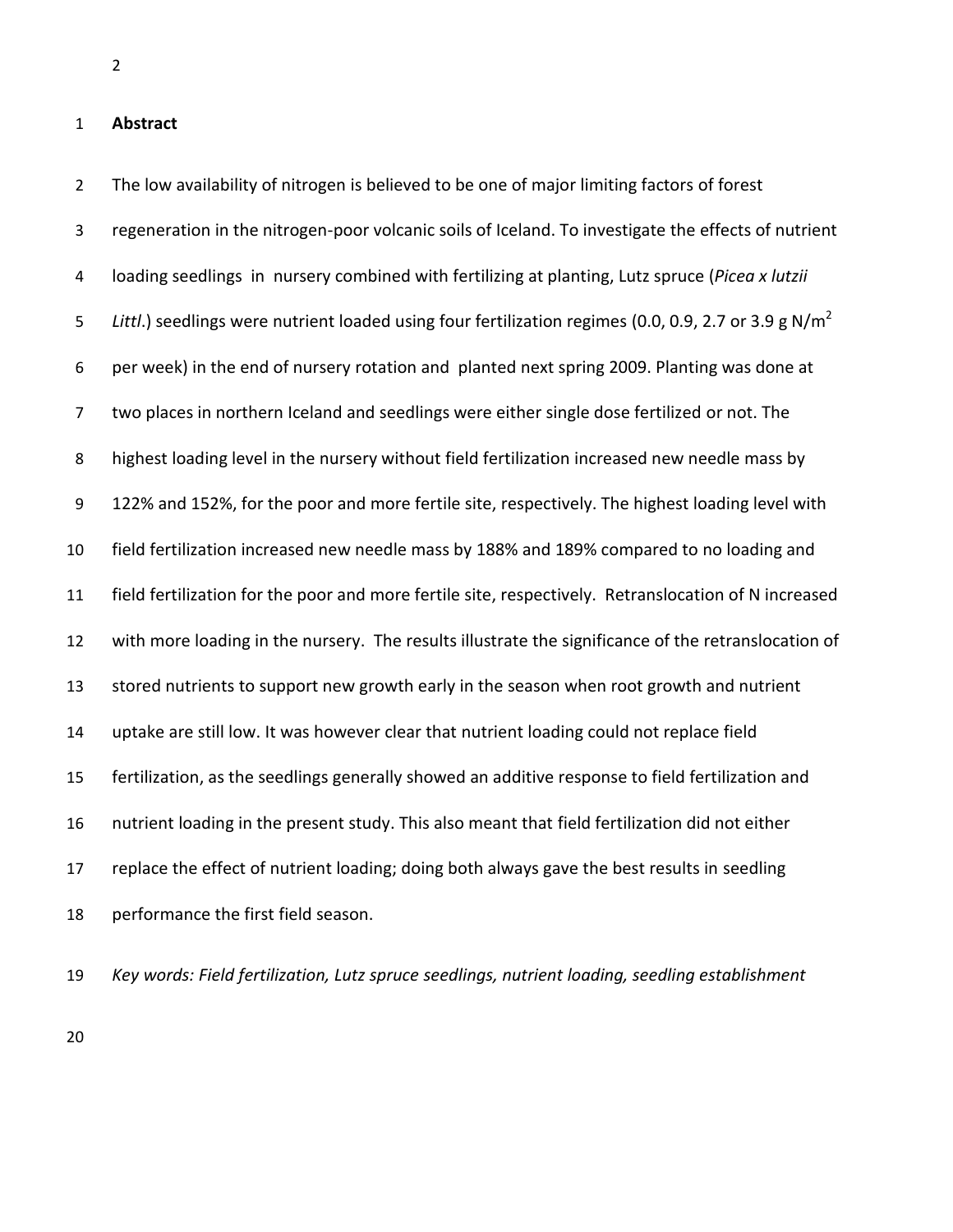# **Introduction**

 Sitka spruce (*Picea sitchensis* (Bong.) Carr.) and Lutz spruce (*Picea x lutzii* Littl.) are the second most planted coniferous species in Iceland, with 24,2% of the total annual planting (Gunnarsson, 2011). Lutz spruce is a hybrid of Sitka spruce and white spruce (*Picea glauca*  (Monech) Voss). Lutz spruce has proven more resistant to autumn frosts than Sitka spruce in Iceland (Skúlason *et al*. 2001), but has a similar growth rate (Blöndal 2004). This makes it more suitable for plantations in northern Iceland, where summers are shorter and drier than those in southern Iceland. In the southern parts Sitka spruce is more suitable because of the area's milder climate and greater precipitation in the form of rain (Skúlason *et al*. 2001).

 The first growing season is critical because then seedling roots have minimal contact with the soil causing high risks for water shortage and nutrient stress (Burdett et al. 1984; van den Driessche 1991). Furthermore, newly planted seedlings depend on the internal mobilization of nutrients, a natural phenomenon called retranslocation (Burdett et. al 1984). Retranslocation is depleted elements from older plant components that are made available for new growth (Lim & Cousens 1986). Accumulation of nitrogen (N) in plants can occur in nature when availability of N is abundant or when supply exceeds the capacity of plants to utilize N for growth (Millard 17 1988). The accumulated N can be stored and used later to support new growth during times of N limitation (Chapin III 1980).

 Nutrient status of conifer seedlings when planted is considered to be one of the key factors in their survival because of their initial slow root development that limits uptake from the soil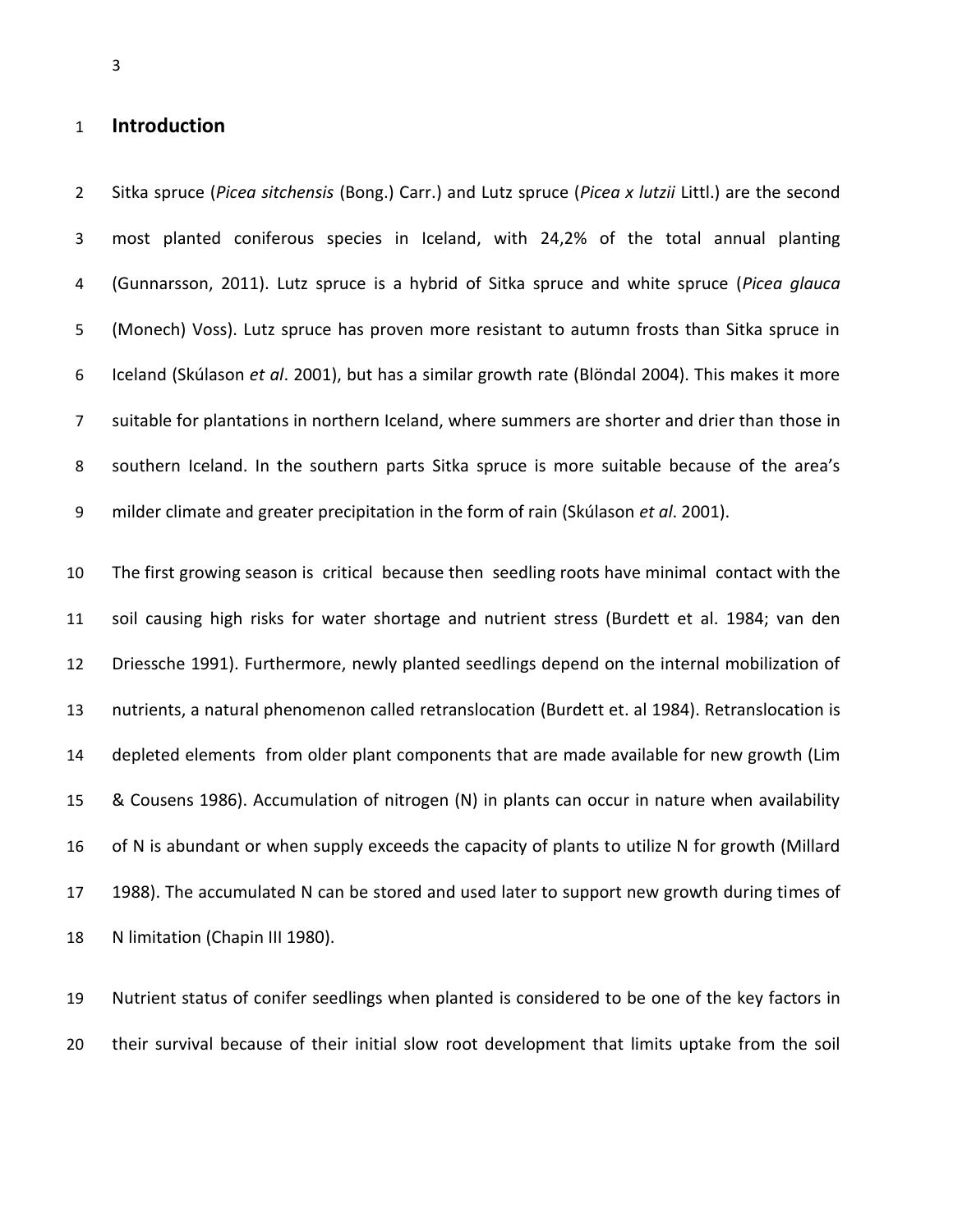(Burdett et al. 1984). They depend therefore heavily on the retranslocation of internal nutrient reserves to sinks of new growth soon after transplanting (Chapin III 1980).

 Nutrient status of seedlings is especially critical when forest plantations are established in treeless areas with low nutrient availability. The low availability of nitrogen is believed to be one of the major limiting factors in plantations establishment in the nitrogen-poor volcanic soils of Iceland (Óskarsson & Sigurgeirsson 2001; Ritter 2007).

 The mineral nutrient shortage can be ameliorated either by ensuring a good nutrient status of seedlings when they leave the nursery (Grossnickle 2000; Rytter et al. 2003) or by an addition of fertilizer at planting. The latter has been a common practice in afforestation in Iceland since the 1990s, where a low-dose fertilizer application of ca. 2-3 g N per seedling has been applied (Óskarssson & Sigurgeirsson 2001).

 Óskarsson (1997) examined the effects of various fertilizer applications at the time of planting on the survival and growth of three tree species: downy birch (*Betula pubecsens* Ehrh.), Siberian larch (*Larix sibirica* Ledeb.) and Sitka spruce in southern Iceland. After two growing seasons, results showed that application of N and P improved both survival and growth. Survival was improved with fertilization at planting by 30-40%, which was related to reduced frost heaving of seedlings during the first winter after planting. Furthermore, seedlings in unfertilized treatments all suffered from N and P deficiency (Óskarsson 1997).

 A fertilization practice called nutrient loading utilizes the ability of plants, when they have stopped shoot elongation, to consume and store excessive nutrients towards the end of nursery cultivation (Grossnickle 2000). The term nutrient loading has been defined by Timmer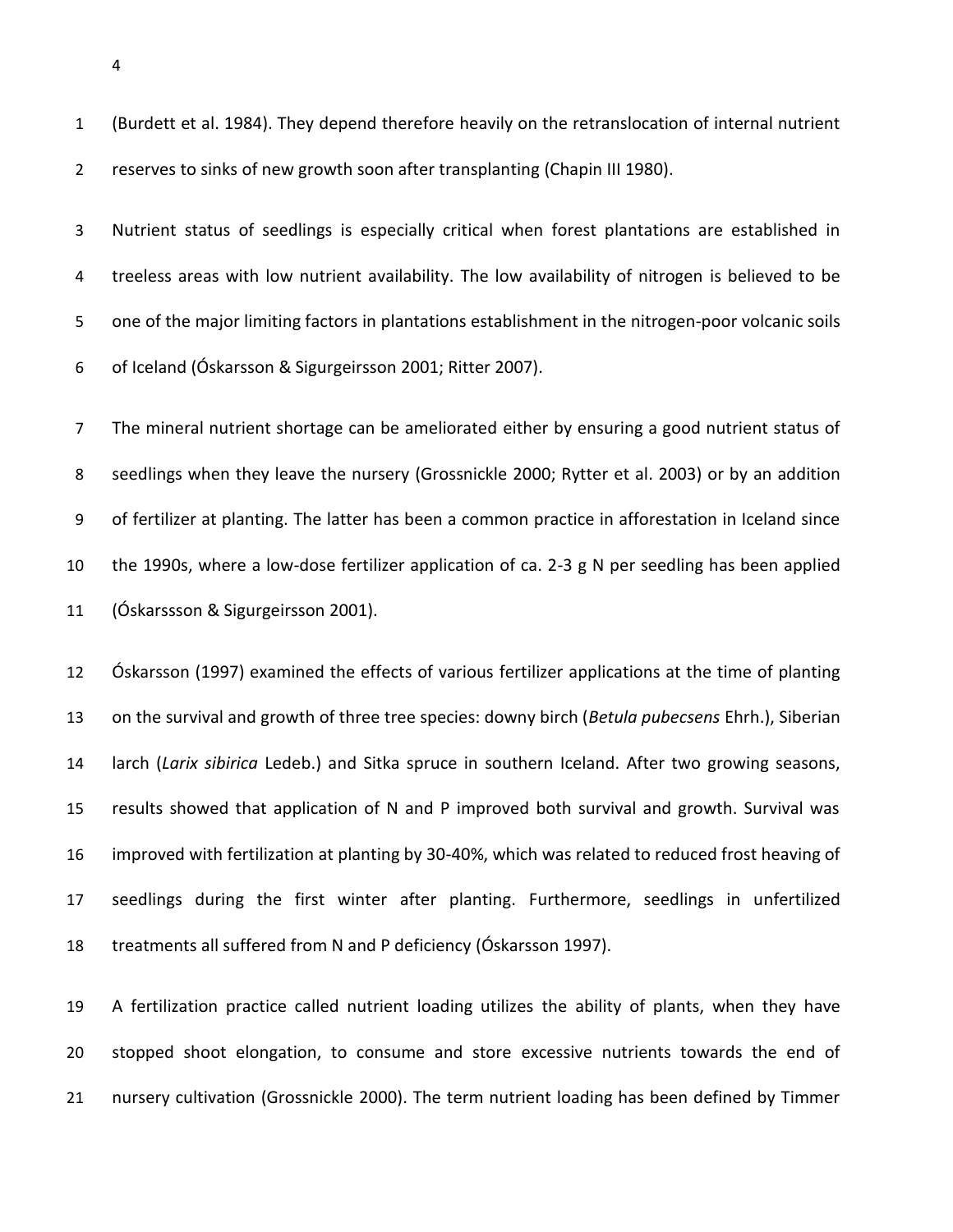(1996) as fertilization in excess of the demand for current growth during nursery cultivation to induce luxury uptake of nutrients characterized by increased internal concentration in plants without significantly changing the plant's total dry mass.

 In a field experiment with downy birch and Sitka spruce in western Iceland Óskarsson and Brynleifsdóttir (2009) found that nutrient loading can increase growth and survival. Other studies elsewhere have also showed that the fertilization practices in the nursery can significantly improve subsequent field performance (van den Driessche 1991; Timmer 1996; Salifu & Timmer 2003a).

 The approach of this study was to (1) load seedlings of Lutz spruce (*Picea x lutzii*) with different amounts of nutrients in nursery in the autumn, without significantly changing their total biomass, and (2) plant them in the spring with or without a single low-level dose of fertiliser at two places in N-Iceland with contrasting soil fertility. This way we wanted to create a large range in seedling nutrient status and nutrient availability at planting, but of otherwise comparable seedlings.

 To our knowledge very few studies have compared the effects of nutrient loading and field fertilization on different soil fertility sites. Therefore the aims of this study were to investigate: a) the effects of nutrient loading on biomass allocation and nutrient status after the nursery rotation. b) how important initial seedling nutrient status and translocation is for growth during the first growing season. c) if nutrient loading in the nursery would give the similar result as field fertilisation at planting or if their effects were additive. d) if the response of nutrient loading and/or field fertilisation was dependent on the site quality.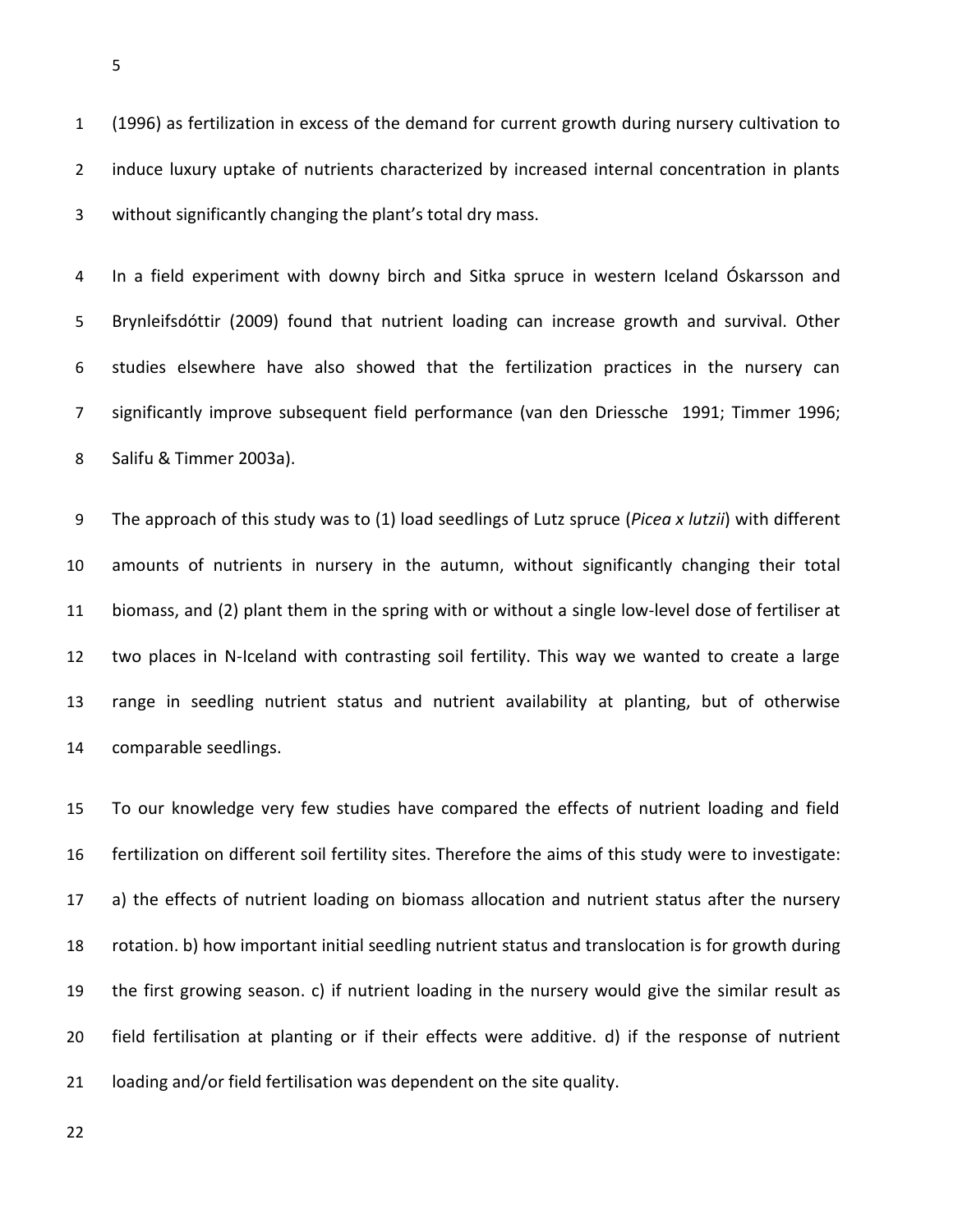# **Material and Methods**

#### *Pretreatments*

 The provenance of Lutz spruce (*Picea x lutzii*) used in the present study was 'Seward' (60,06°N, 149,26°W). The nursery treatments were applied in *Sólskóga*r, a nursery in Akureyri in northern Iceland (65,66°N, 18,10°W). Lutz spruce was sown on the 11<sup>th</sup> of April 2008 one seed per cavity 6 in plastic conical multipots (BCC, HIKO- 93, Sweden). Each pot has a volume of 93 cm<sup>3</sup>, with 526 cells per square meter (40 cavities per tray). The growing media was Finnish peat (M6, Kekkilä 8 Oy, Tuusula, Finland). Fertilization began on the  $28<sup>th</sup>$  of April by mixing the fertilizer (Kekkilä Stock Superex, NPK 19-4-20, Kekkilä, Co., Tuusula, Finland) with the irrigation water to an electrical conductivity (EC) rate of 1.0 mS/cm. Seedlings were cultivated in a heated greenhouse 11 until the 3<sup>rd</sup> of July and then moved outdoors for further growth. On the  $6<sup>th</sup>$  of August the seedlings were divided into different nutrient loading treatments and the seedlings were moved to unheated plastic greenhouse. Trays with seedlings of similar size were chosen for the experiment, in total 128 trays (5120 seedlings). The trays were randomly divided into four 15 fertilizer treatments and fertilized with either 0.0, 0.9, 2.7 or 3.9 g N/m<sup>2</sup> per week (Table 1).

[TABLE 1 HERE]

 Each treatment had four replicates in the greenhouse, each containing eight trays. The fertilizer 18 was applied in solution twice per week between  $6<sup>th</sup>$  of August until 27<sup>th</sup> of September. The fertilizer was mixed into 1.2 l of water. A watering can with a mini boom was use to spread the fertilizer. The seedlings were rinsed with two liters of clean water after each fertilization. If the weight of the trays was reduced to 65-70% of the container capacity between fertilizer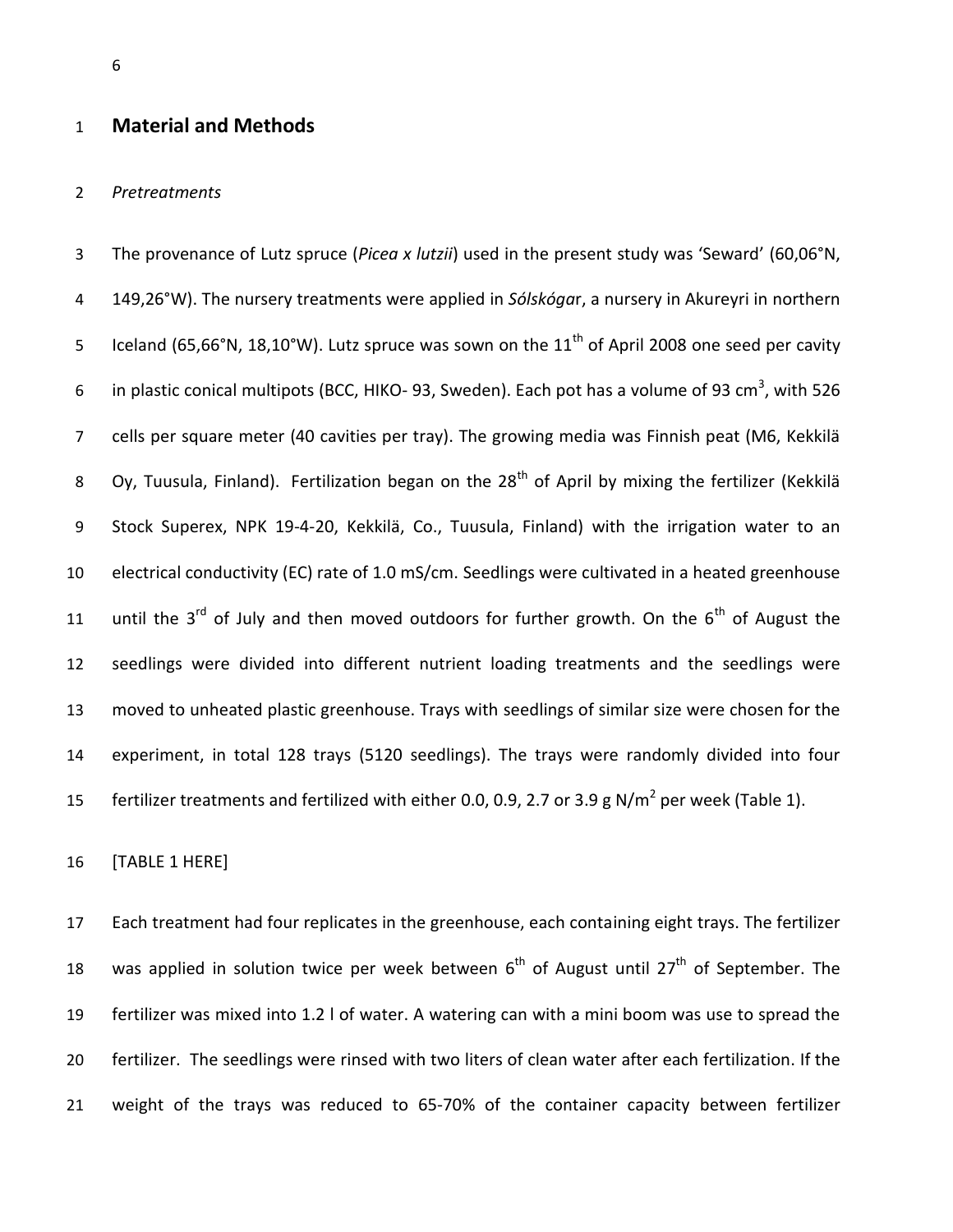applications, supplemental irrigation with no fertilizer was applied. All seedlings were treated 2 with long nights (8 hours/day) from the  $12^{th}$  to the  $26^{th}$  of August. On the  $18^{th}$  of November all seedlings were packed in cardboard boxes and stored over the winter in a freezer at -3 °C.

*Biomass measurements and nutrient analysis*

Eight seedlings were randomly sampled from each replication on the  $18<sup>th</sup>$  of November 2008. The seedlings sampled were kept at -18°C until biomass- and nutrient analyses were conducted. The shoots were cut from the root systems at the root collars. All the soil was washed from the root systems. Root systems and shoots were oven dried for 24 hours at 85°C. Then all needles were removed from shoots and branches. Before weighing the different parts of the seedlings 10 they were once more oven dried once more for 24 hours at 85°C.

 Needle total nitrogen (N) was analysed at Efnagreiningar Keldnaholti (ICETEC, Reykjavik, Iceland) using Kjeldahl's wet combustion on a Tecator Kjeltec Auto 1030 Analyzer. Other mineral elements were measured with Spectorflame D Sequential Instrument.

#### *Assessment of freezing tolerance*

 Freezing tolerance was measured with the Shoot Electrolyte Leakage technique (SEL) (see 16 Lindström & Håkansson, 1995) on two occasions. On the  $20<sup>th</sup>$  of October samples were frozen to  $-$  25 °C and on the 14<sup>th</sup> of November samples were frozen to -35°C. For these tests 30 seedlings from each replication were randomly sampled. The uppermost 4 cm. of the shoots were cut off and rinsed in deionised water. Three shoots were put in a screw-capped plastic bottle, in total 10 bottles per replicate. Half of the samples were slowly frozen to -25° C (or - 21 35°C). The other half was kept at 2°C. The temperature was lowered from room temperature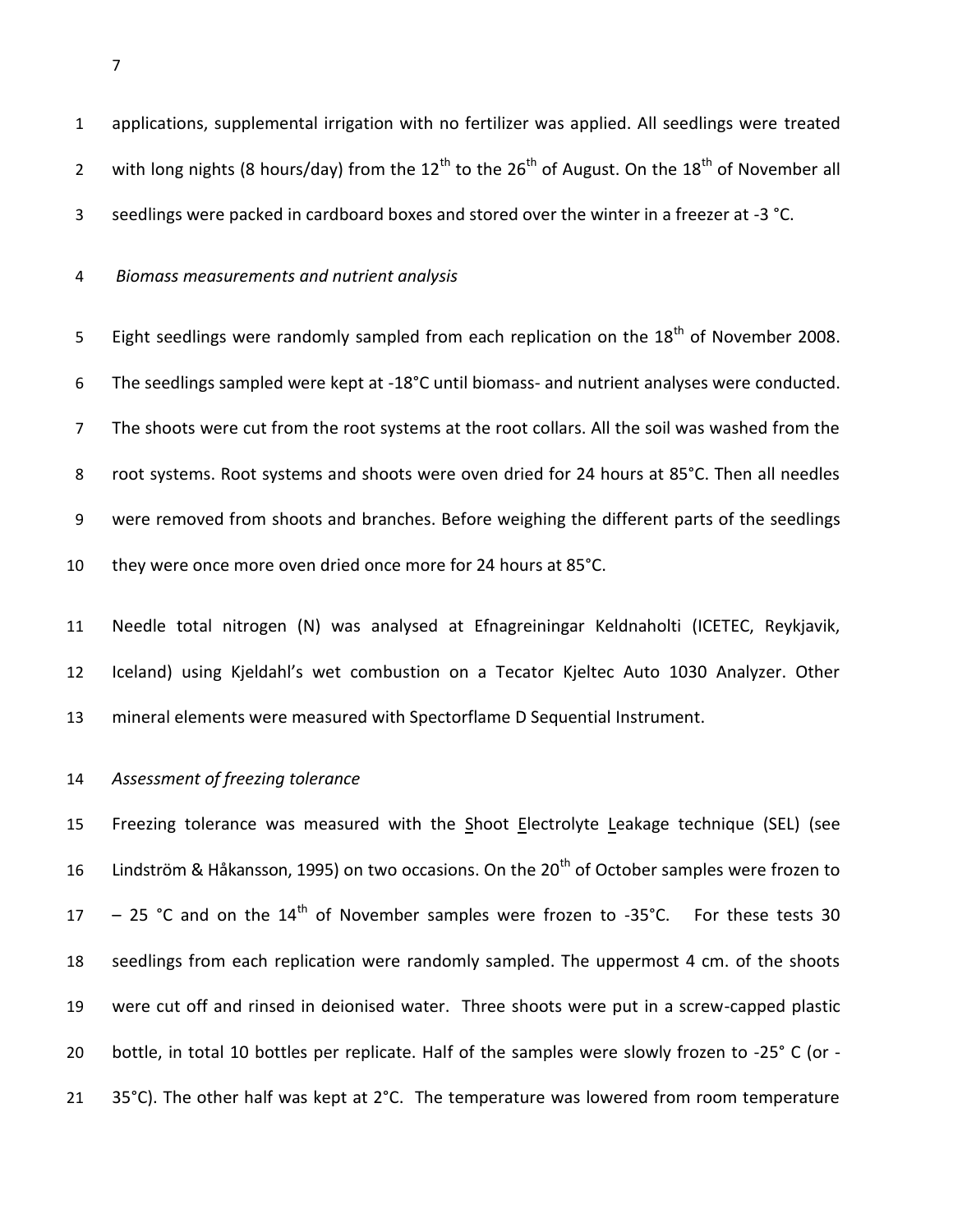1 to 2°C over a period of two hours. The freezing rate was then set to 2-3°C/hour. When -25°C (or -35°C) was reached, these temperatures were maintained for two hours to ensure complete freezing. Samples were slowly thawed by raising the temperature 2°C/hour until a temperature of 2°C was reached. After thawing, all bottles were filled with 40 ml. of deionised water and put in a shaker for 24 hours. Conductivity from the water was measured from all bottles, frozen and unfrozen, with a conductivity meter (Jenway, 4070). All the tissue samples were then killed by autoclaving (at 121°C for 15 minutes at 2,1 bars pressure) to release any remaining electrolytes. When the samples had cooled to room temperature the total conductivity from each sample was measured. The freezing damage was then estimated as relative conductivity, the ratio of conductivity after freezing to the total conductivity after killing the tissues. If the difference between relative conductivity of the control sample and the frozen sample was less than 5, the seedlings are considered to have reached enough freezing tolerance to be safely stored in a freezer (Lindström & Håkansson 1995).

#### *Field planting*

 The effect of the nutrient loading on seedling performance was tested at two locations with different soil fertility levels in northern Iceland. The first, site A in Figure 1, at Stóru Hámundarstaðir (65°57´ N, 18°27' W) is located approximately 44 km. north of Akureyri. This site is dominated by heath vegetation, including *Vaccinium uliginosum* L., *Empetrum nigrum* L., and *Betula nana* L. This site-type is considered poor for spruce (Skúlason et al. 2006). The site 21 was scarified at  $26<sup>th</sup>$  of May 2009, using shallow scarification with a homemade plough to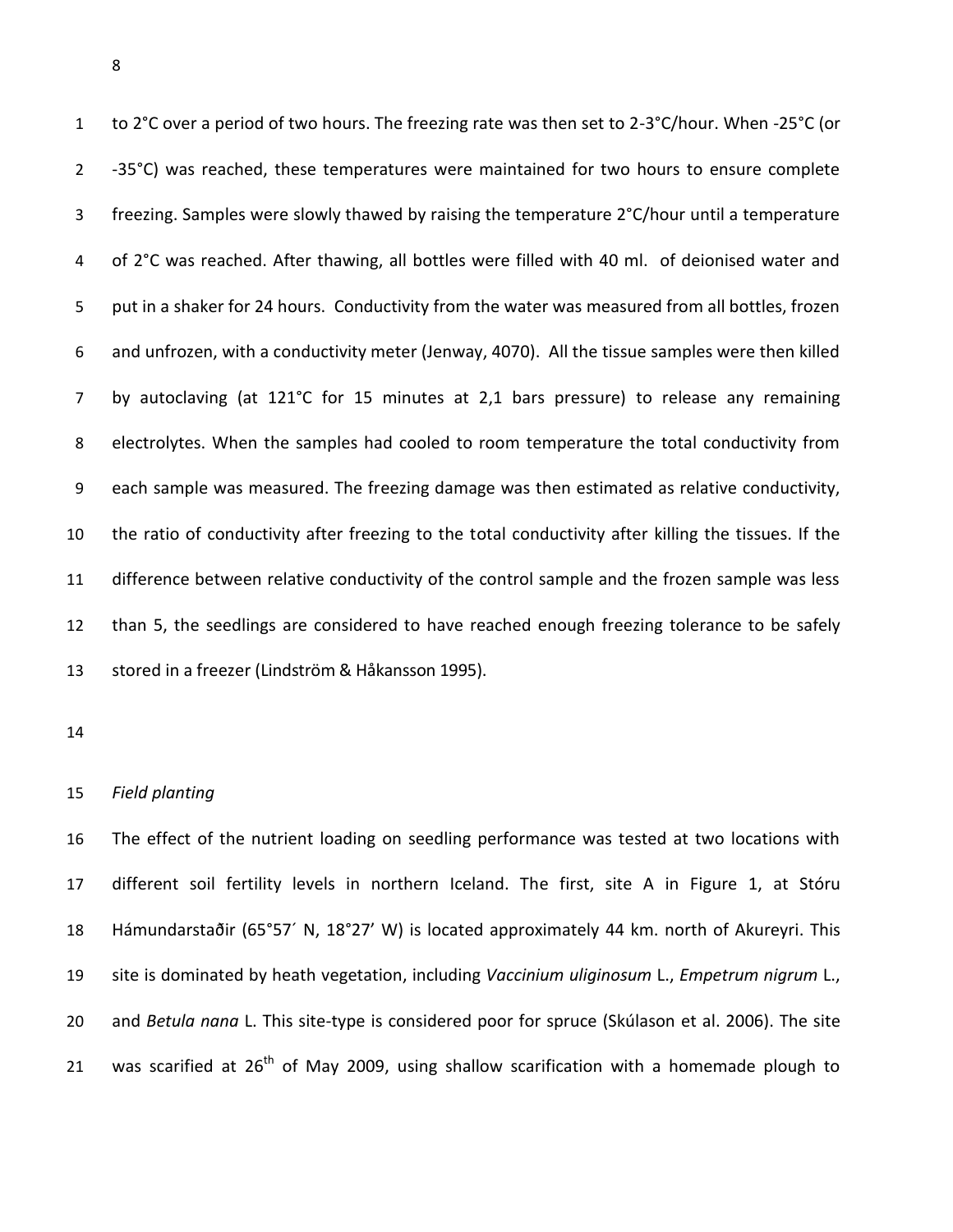remove the vegetation cover. Site B at Reykir (65°29´ N, 19°22' W) is located approximately 120 km W of Akureyri (Figure 1). The site is dominated by a grassland vegetation, including *Festuga rubra* L. and *Poa pratensis* L. This site-type is considered to be more fertile and suitable for spruce (Skúlason et al. 2006). At this site the vegetations surface was scarified with a TTS-10 5 disc trencher (TTS Forest Oy, Finland) and planting was done in  $2^{nd}$  of June.

[FIGURE 1 HERE]

#### *Field experiment design*

 The experimental design consisted of four randomized blocks on both sites. The seedlings deriving from the four loading treatments were randomly placed in two rows of 40 plants, in each block. Of these one row was fertilized immediately after planting. This increased the number of treatments to eight (Table 2). Ten g of solid mineral fertilizer 'Sprettur' (Carrs Fertilisers, Scotland) were applied by hand in a 15 cm circumference around each seedling selected for fertilization. The fertilizer is a blend of NP (23-5.2-0) and also contains S (2.4%), Ca (2.65%) and Mg (1.5%).

## [TABLE 2 HERE]

#### *Field performance*

 The seedlings were measured after the first growing season in September 2009. Height and annual increment of the leading shoot was measured for each seedling. If the leading shoot was missing because of damage, height growth was measured on the topmost side shoot.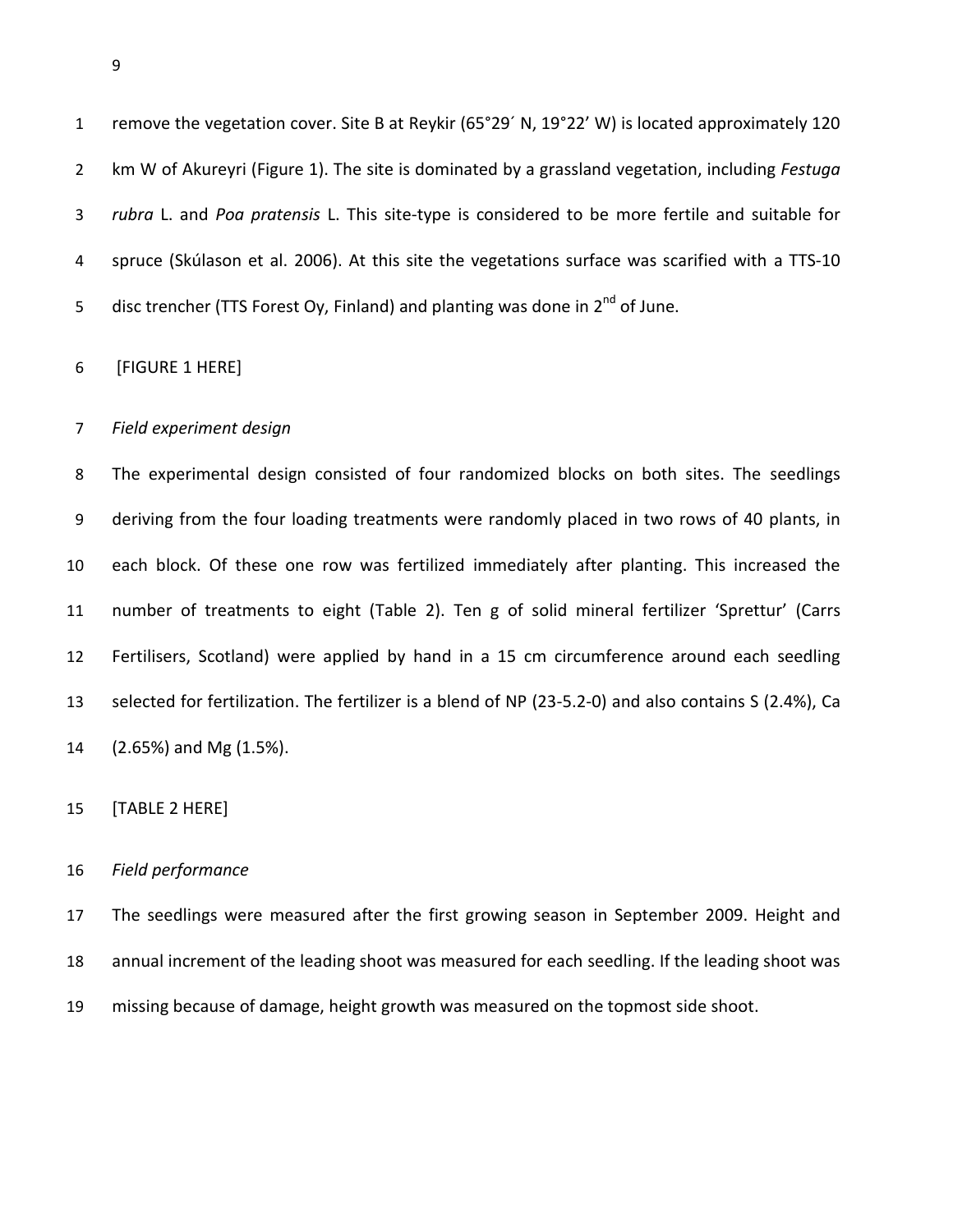The height of all seedlings per treatment was dived into five classes and the aboveground parts 2 of three seedlings per treatment in each block were harvested from the most frequent height- class (in total 96 seedlings from each site). The seedlings were divided into current (C+0) and 4 old (C+1) branches, needles and stems, dried at 70 °C for 48 hours and weighed. Needles were analyzed for nutrient content using the same methods described earlier.

# *Calculation of nutrient dynamics*

 The contribution of external N (reserves of N in roots or other plant parts other than old needles, and/or soil) to the total N content in current needles was estimated by the difference in total N content in current needles and the amount of N retranslocated from old needles (Figure 7) as described by Malik and Timmer (1998) and Imo and Timmer (2001).

#### *Statistical analysis*

 First the normality of each treatment was checked by inspecting normal probability plots and stem and leaf diagrams in SAS 9.1 software (SAS Institute, Inc., Cary, NC, USA). Only annual increment required transformation. The four nursery nutrient loading means were compared using a One-Way ANOVA and the results from the eight field treatments were analysed with Two-Way ANOVA, followed by a pairwise Fisher's Least Significant Difference Tests when main factors proved significant.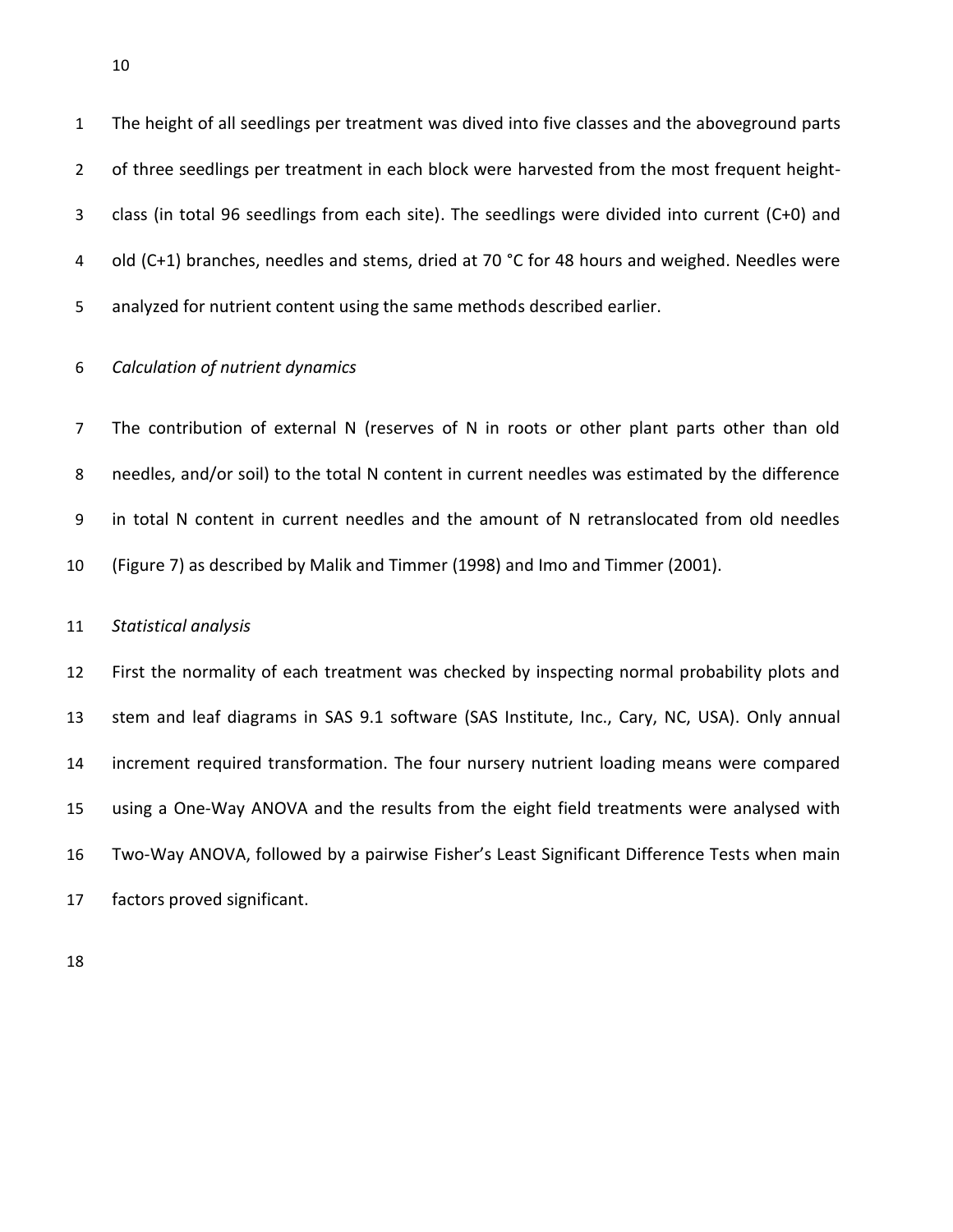## **Results**

## *Nutrient loading*

 The nutrient loading in nursery in August-September did not affect the seedlings total biomass when put into winter storage in November (Figure 2). Dry mass ratios (needle mass ratio, branch mass ratio, stem mass ratio and root mass ratio) were not affected either, except that root mass ratio was slightly lower for seedlings receiving higher doses of fertilizer (see table 1), 7 treatments II and III (both P < 0.05 from treatments 0 and I; data not shown).

#### [FIGURE 2 HERE]

 Although total dry mass of non-loaded and loaded seedlings was similar, their nutrient concentrations differed significantly, especially in N concentration (Table 3). Only the unloaded treatment had N concentrations below the given optimal N concentration for spruce. The increase in N caused by the nutrient loading was 29%, 41% and 48% for treatments I, II and III, respectively. There were no significant differences in the P:N ratios of the treatments, but the K:N ratio decreased significantly with increased loading. Treatment III, receiving the highest 15 nutrient loading (31.4 g N m<sup>-2</sup>), had 42% lower K:N ratio than the unloaded treatment, but still above the given optimal ratio. The Mg:N ratio also declined significantly with increased loading, and was below the optimal Mg:N ratio for all loaded treatments, but treatments II and III both had significantly lower Mg:N ratio than the two other treatments (Table 3).

[Table 3 Here]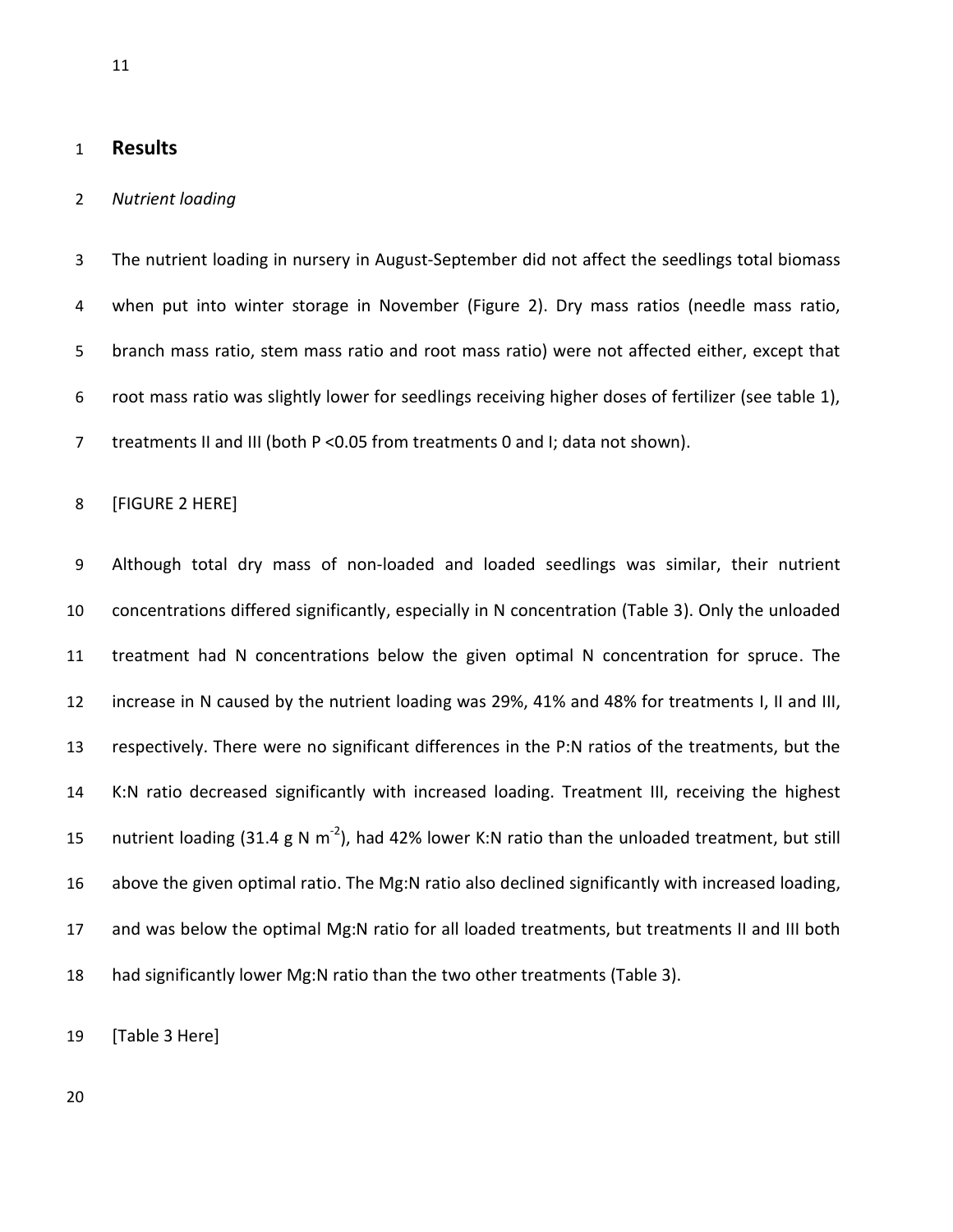Shoot freezing tolerance was not significantly affected by the loading treatments (data not 2 shown). In October the seedlings tolerated -25 °C and in November -35 °C.

#### *Field performance*

 Survival was overall good after the first growing season in the field. It was not affected by loading treatment, but was on average 91% and 97% for unfertilized seedlings in the field and seedlings receiving field fertilization, respectively (ANOVA, P<0.001; data not shown).

 Both nutrient loading and field fertilization at planting improved seedling shoot growth during the first growing season (Figure 3). The seedlings receiving the highest loading treatment without field fertilization increased annual shoot elongation by 51-54% for sites A and B, respectively. The loading effect on shoot elongation was highly significant (P<0.001). Field fertilization also increased annual shoot elongation on average by 48-65% at sites A and B, respectively. At the poor site A there was no interaction between nutrient loading and field fertilization, both treatments tended to increase height growth, even if the difference was not significant between loading treatments II-0 + II-F and III-0 + III-F, respectively (statistics not shown). There was a significant interaction between nutrient loading and field fertilization at 17 the more fertile Site B (Load. x Fert.  $P = 0.04$ ). This was because increased loading constantly increased height growth, while field fertilization did not significantly differ between loading treatments I, II and III (Figure 3; statistics not shown).

[FIGURE 3 HERE]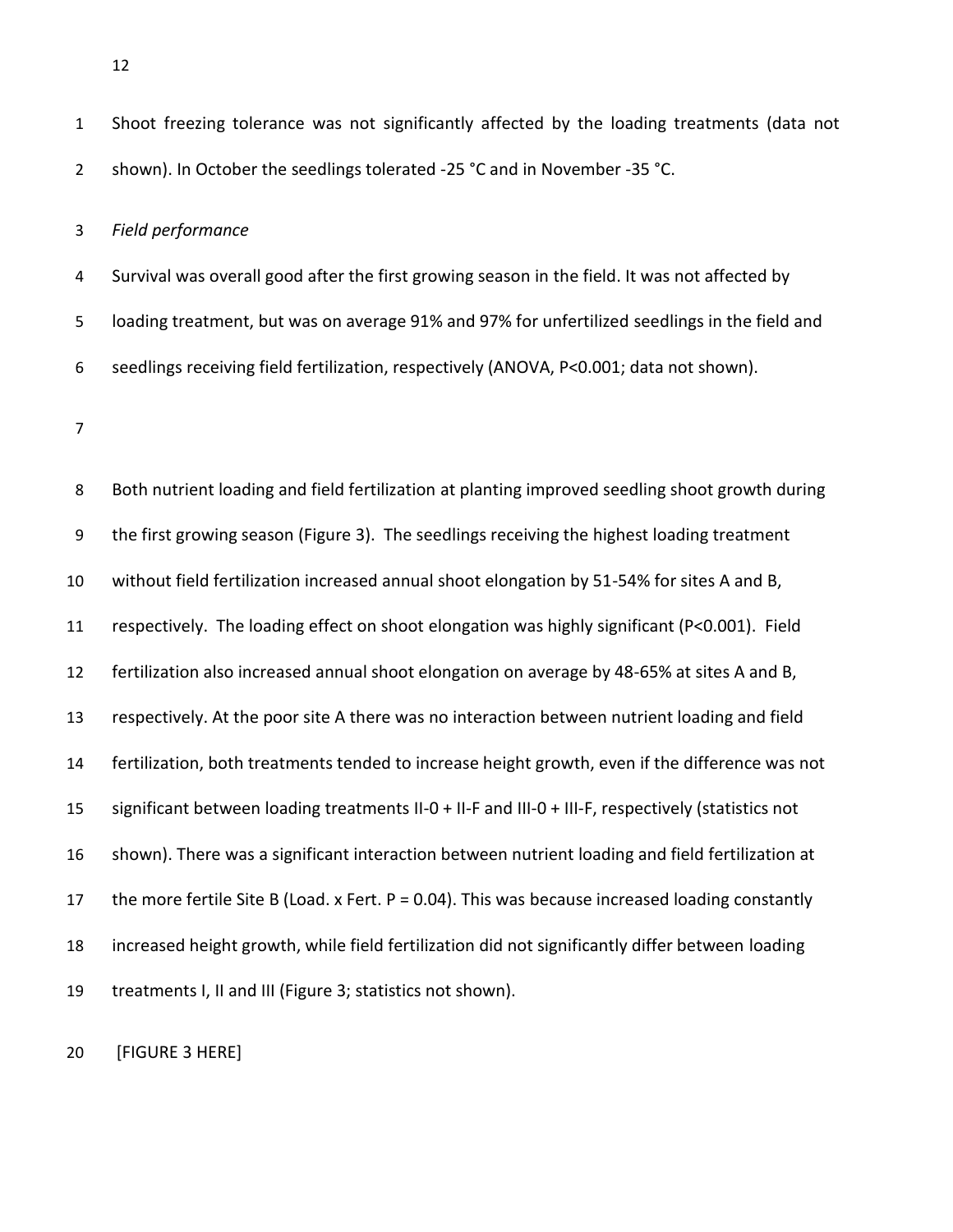Shoot mass was divided into mass of old wood, old needles (C+1), current branches and current needles (Table 4). All biomass fractions were significantly increased both by nutrient loading and field fertilization at both sites, except old needles (Table 4). No significant interaction was detected between loading and field fertilization. Unfertilized loaded seedlings increased their old wood mass, on average 17% and 36% on sites A and B respectively. The increase of old wood mass was on average 51% and 70% for the fertilized seedlings in sites A and B, compared to the 0-0 treatment. The III-0 treatment increased new needle mass by 122% and 152%, for sites A and B, respectively (Table 4). Similarly the III-F treatment increased new needle mass by 188% and 189% compared to the 0-0 treatment for sites A and B, respectively. [TABLE 4 HERE] *Nitrogen status*  At the end of the first growing season the nitrogen status current needles of all treatments was considerably lower than optimum (Figure 4, the dotted line). Nutrient loading in the nursery only led to significantly higher N status at site A (Figure 4; Loading effect), where the three nutrient loading treatments had on average 10% higher N concentrations in the autumn than the unloaded treatments. It was, however, still below the critical N-stress limit in the autumn, indicated by the dashed line (Figure 4). The field fertilization had a positive significant effect on seedling N status but the N-levels were still below the optimum levels in the autumn (Figure 4, the dotted line).

[FIGURE 4 HERE]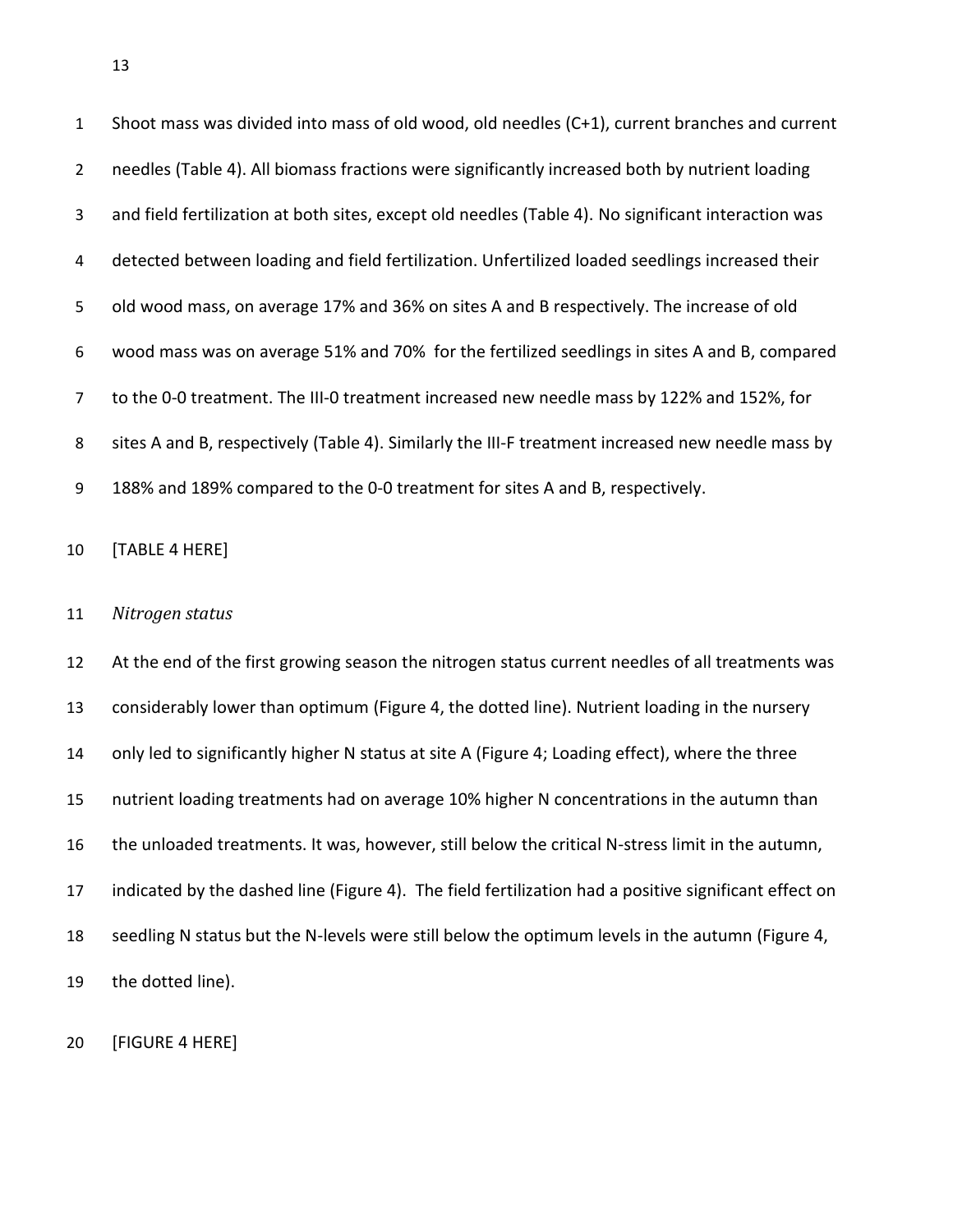*Nitrogen contents* 

2 Total nutrient content for N, was calculated by multiplying nutrient concentration (mg  $g^{-1}$ ) by total needle mass. Nutrient loading and field fertilization both significantly stimulated total N content at both sites (Figure 5). On average, loaded seedlings without field fertilization increased N content in current needles by 104% and 109% for sites A and B, respectively, compared to the 0-0 treatment. Corresponding values for field fertilized seedlings showed an increased in N content of 612% respectively 559%.

[FIGURE 5 HERE]

 There was also a significant loading x fertilization interaction at the more infertile site A (Figure 4). This was caused by a relatively smaller seedlings in the 0-F treatment, compared to I-F, II-F and III-F treatments there. This pattern was also seen at the more fertile site B, but the differences were not enough to cause a significant interaction (Figure 4). The N content in old needles was not affected by the loading treatments on either site, but field fertilization had highly significant effect on N content in old needles (data not shown).

#### *Retranslocation of nitrogen*

 Since the N content of the needles in 2008 was known and the N content of both old and current needles in 2009, the retranslocation of N from older needles to current needles could be calculated. The contribution of internal N to current needles was estimated as the difference in the amounts of N in old needles before and after planting. Both nutrient loading and field fertilization significantly increased retranslocation between old and new needles at both sites, while no significant interaction was observed (Figure 6).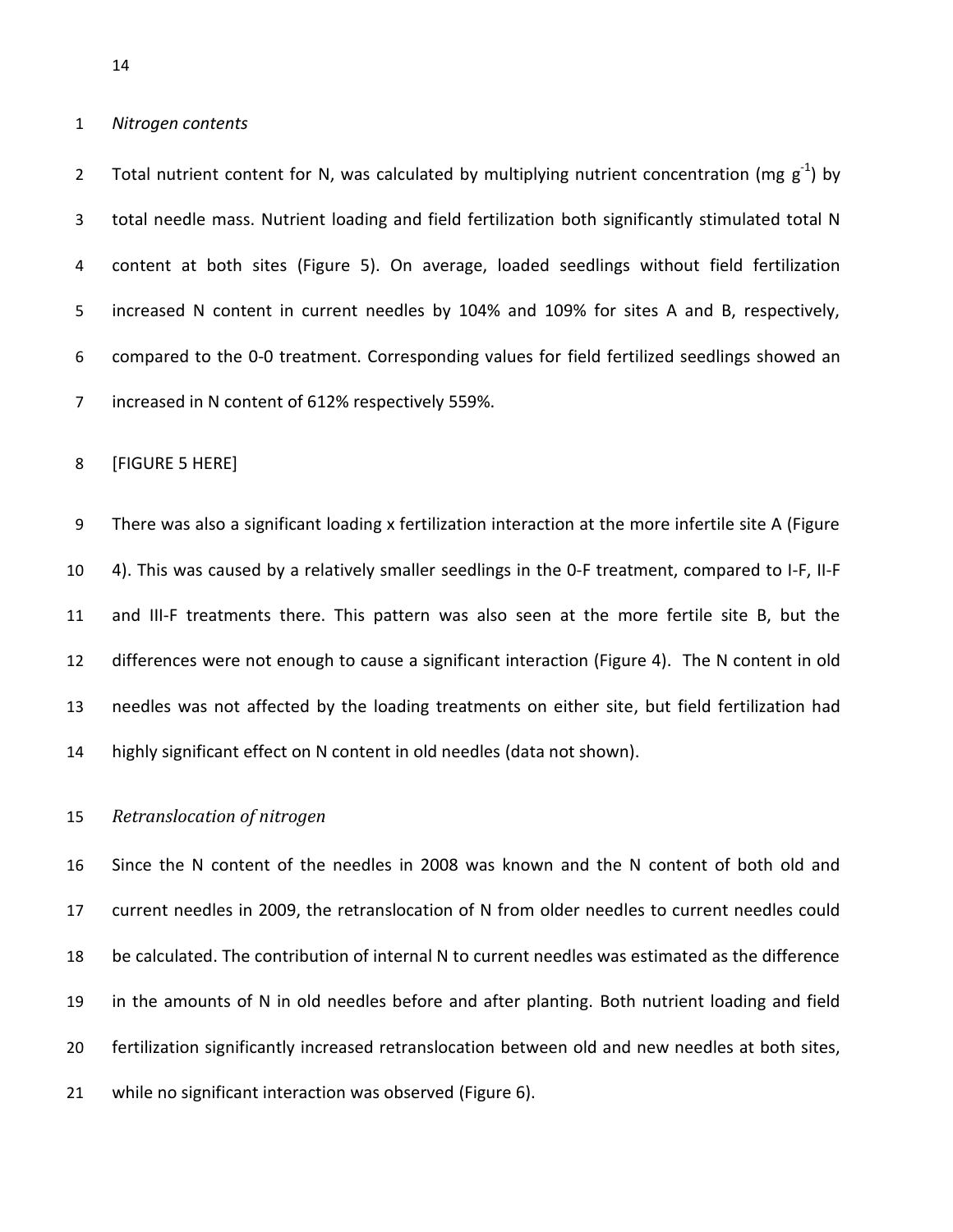# [FIGURE 6 HERE]

| 3              | The most loaded seedlings without field fertilization (treatments II-0 and III-0) showed more    |
|----------------|--------------------------------------------------------------------------------------------------|
| 4              | retranslocation than 0-0 and I-0 (Figure 6). The difference was on average 42% and 32% on sites  |
| 5              | A and B, respectively. This was also the case for seedlings receiving a combination of nursery   |
| 6              | loading and fertilizer at planting (II-F and III-F), where retranslocation was on average 84%    |
| $\overline{7}$ | higher at both sites.                                                                            |
| 8              | Seedlings that were only fertilized at planting showed a reduced N retranslocation at both sites |
| 9              | (Figure 6). Unfertilized seedlings had on average 62% and 40% more retranslocation than          |
| 10             | fertilized at sites A and B, respectively.                                                       |
| 11             |                                                                                                  |
| 12             | [FIGURE 7 HERE]                                                                                  |
| 13             |                                                                                                  |
| 14             | Unfertilized seedlings in sites A and B showed negative values when their external N             |
| 15             | contribution was calculated (Figure 7). Negative values indicate retranslocation of N to plant   |
| 16             | parts other than current needles. The loaded seedlings at site A received significantly more N   |
| 17             | (P=0.03) from external sources than the unloaded seedlings. Conversely, there was no             |
| 18             | significant difference between loading treatments at site B. Fertilization at planting increased |
| 19             | contribution<br>dramatically<br>external<br>N<br>both<br>sites<br>(Figure<br>at<br>7).           |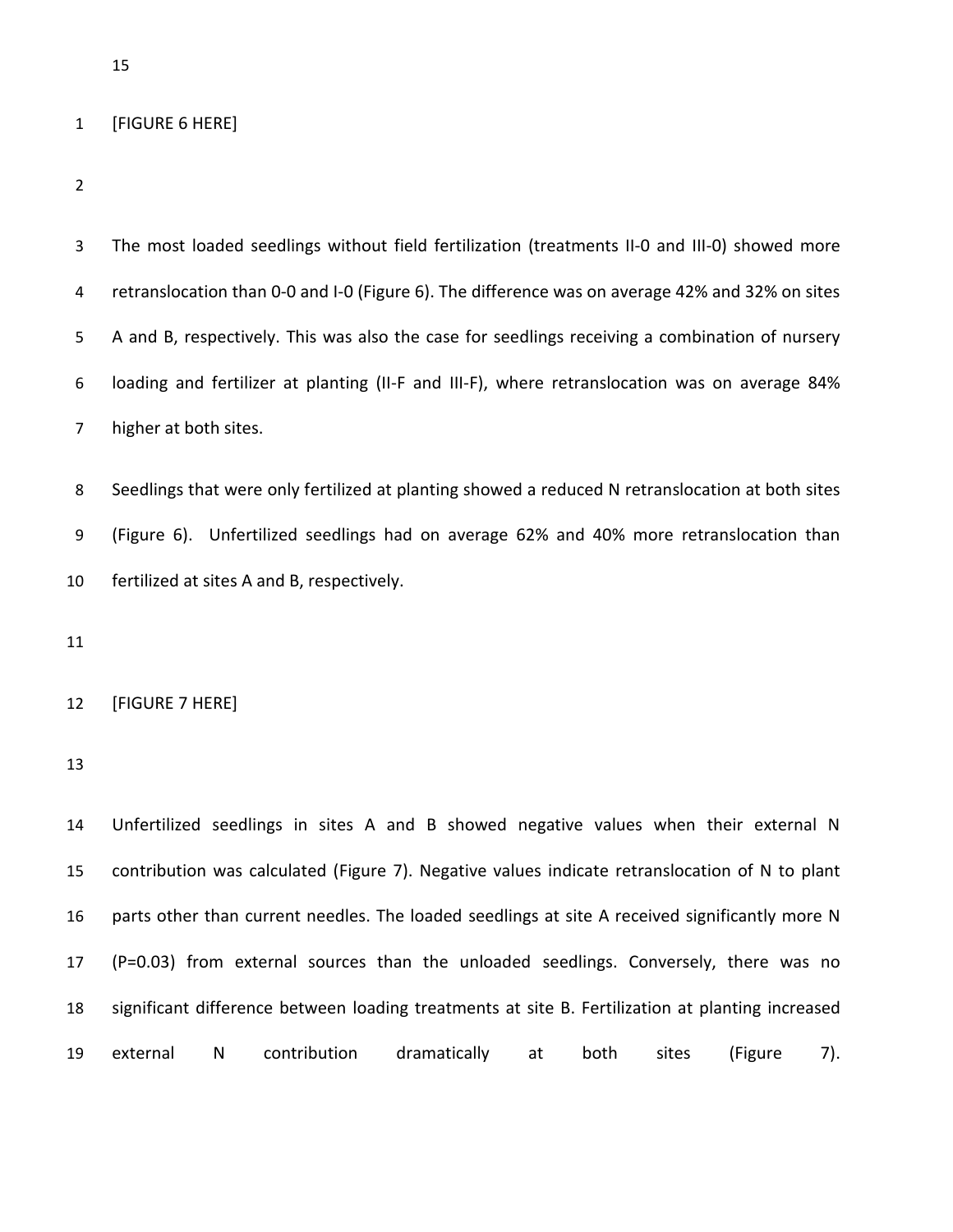# **Discussion**

#### *Effects of nutrient loading in nursery*

 This study showed that by nutrient loading Lutz spruce seedlings toward the end of nursery 4 cultivation it was possible to improve nutrient status without changing their total biomass. This is an important finding for the nurseries, as loading can be done without exceeding the seedling size standards for delivery. Our results show that nutrient loading induced luxury nutrient uptake without altering the total biomass of the seedlings is consistent with previous findings (Malik & Timmer 1998; Idris et al. 2004).

 The loading treatments (see table 1) I and II had needle N concentrations just within optimum values for spruce (Ingestad 1991). The III treatment, which received the highest nutrient loading 11 (31.4 g N/m<sup>2</sup>), had N concentrations that were slightly above the optimum values for spruce (26  $\text{mg N g}^{-1}$  DM). This did not have much negative effects during nursery phase, except that root mass ratio was slightly lower for seedlings receiving higher doses of fertilizer (treatments II and III). This effect is well-known from previous studies (Troeng & Ackzell 1988).

 Moreover, there was no significant difference in N concentration between the two highest loading treatments (II and III), indicating that the loading efficiency was reduced at highest loading levels. This is consistent with the existence of an upper threshold for effective loading of seedlings (Malik & Timmer 1998).

 All target nitrogen ratios between different nutrients and N were considered optimal for seedlings in all treatments (cf. Linder 1995), except for the Mg:N ratio in the two highest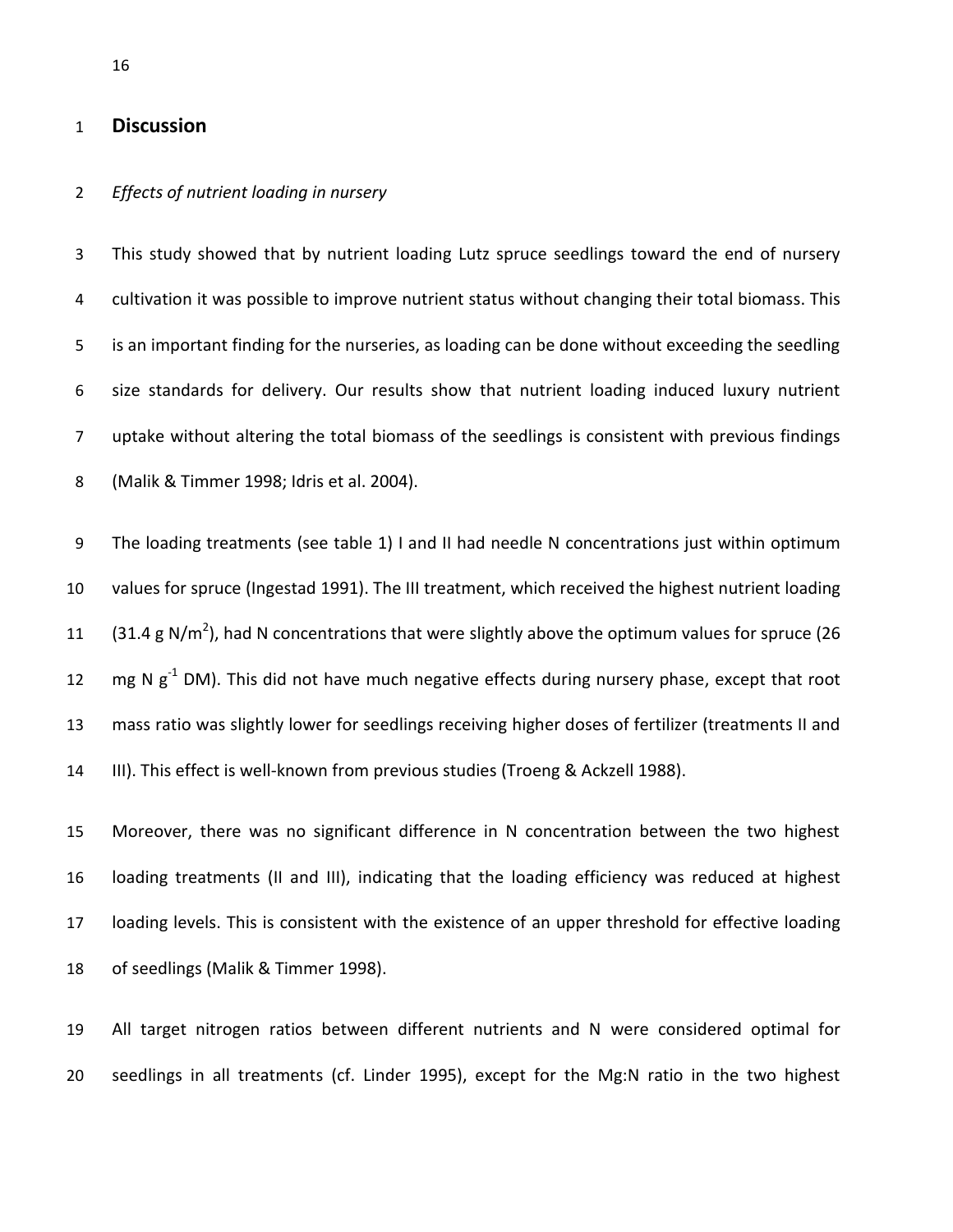loading treatments. So far, we have not seen any negative effects of this suboptimal ratio on seedling performance in the field. This could be important in nursery fertilization in Iceland, but most nurseries use the nutrient solution used in this project.

*Seedling growth after one growing season in field*

 In the field trials nutrient loading in the nursery stimulated shoot elongation and development of above ground biomass as have been reported earlier in similar studies (Timmer & Munson 1991; Malik & Timmer 1995, 1998; Timmer 1996; McAlister & Timmer 1998; Salifu & Timmer 2001, 2003b; Imo & Timmer 2001; Kaakinen et al. 2004; Óskarsson & Brynleifsdottir 2009; Heiskanen et al. 2009).

 It was however clear that nutrient loading could not replace field fertilization, as the seedlings generally showed an additive response to field fertilization. Both treatments together always resulted in better field performance than the selection of one treatment.

 The effects of nutrient loading and field fertilization were affecting all above ground parts of the seedling except for the old needles (C+1). Their role was probably mainly to translocate nutrients to new growth. The old wooden parts of the seedlings showed a positive growth response as well as a strong treatment effect on growth of current needles. This is essential since current needles has the potential of increasing the seedling photosynthesis and simultaneously create a large N-sink from where it can be retranslocated for future growth (van den Driessche 1991).

*N concentration*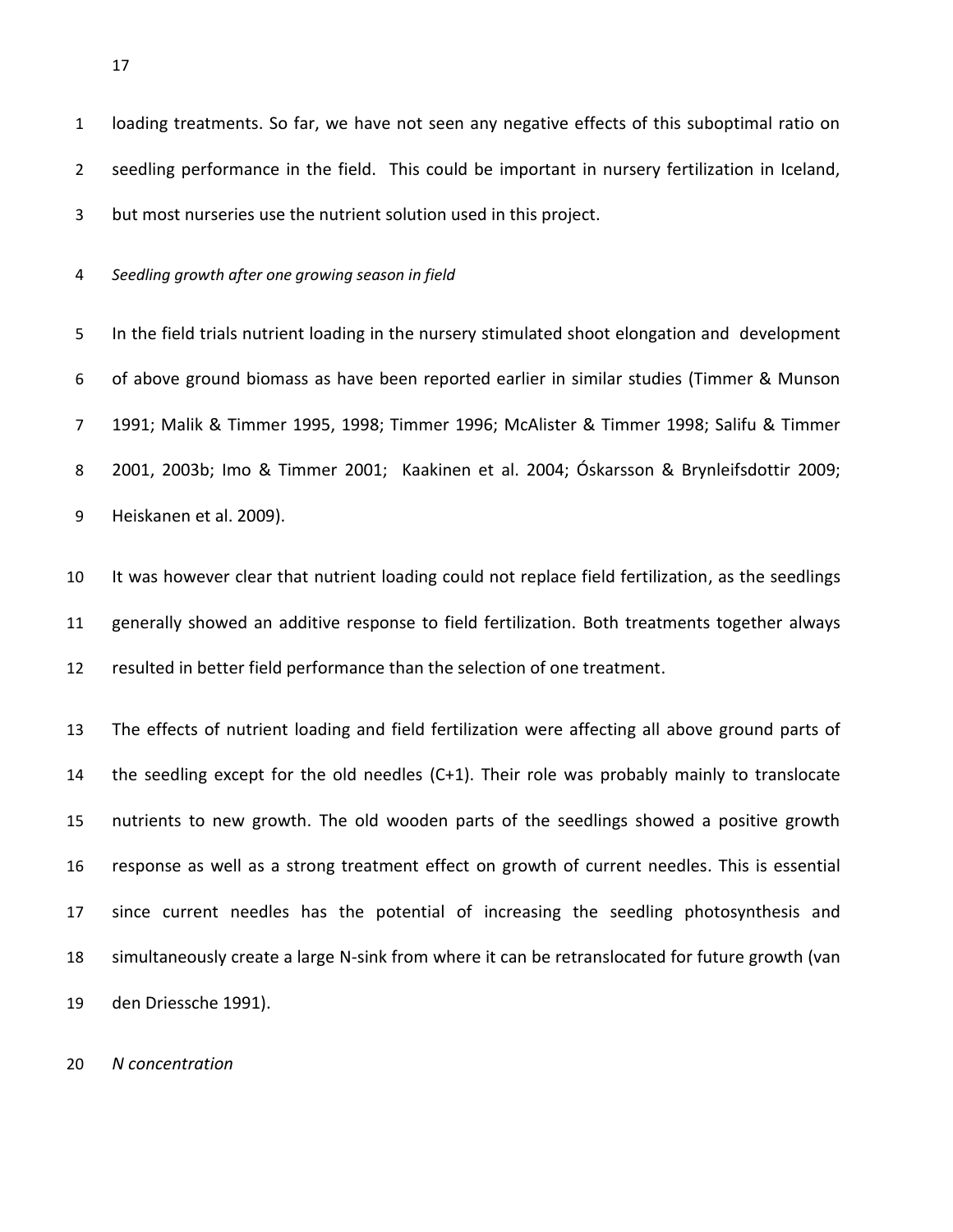The positive loading effect from fertilizing the seedlings in the nursery on the N concentration 2 of the seedlings had totally disappeared at the end of the first growing season. Seedlings not 3 fertilized at planting became critically low in N-status at both sites (<9 mg N  $g^{-1}$ ; Ingestad 1962), whereas field fertilization resulted in higher N concentrations but still somewhat below optimum N-status. Probably, most of the available N in the seedlings that was not fertilized at planting was used up during growth. Conifer seedlings are known to have a slow initial root development (Burdett et al. 1984), which may limit their possibilities to replenish their N status with an uptake from the soil during the first year. Similar depletion of nutrients was also observed by Munson and Bernier (1993). In their study the benefit of increased nutrient status in black spruce (*Picea mariana* (Mill.) Britton, Sterns & Poggenburg) was short lived and the nutrient reserves declined after planting, due to dilution in tissue nutrient concentrations especially if external nutrient sources could not meet the demands of new growth.

 Only at the poor site A, nutrient loading led to a significantly higher N concentration at the end of the season. We also found, besides N concentration, that growth was significantly lower at the poor site A compared to the more fertile site B without any nutrient loading in the nursery before planting (0-F). Even though we did not find a study that has looked at effects of preloading seedlings, field fertilization and site effects together there are studies indicating better relative growth responses on the more nutrient deficient sites. (Timmer 1996; Timmer & Munson 1991; Idris et al. 2004).

*Nitrogen content*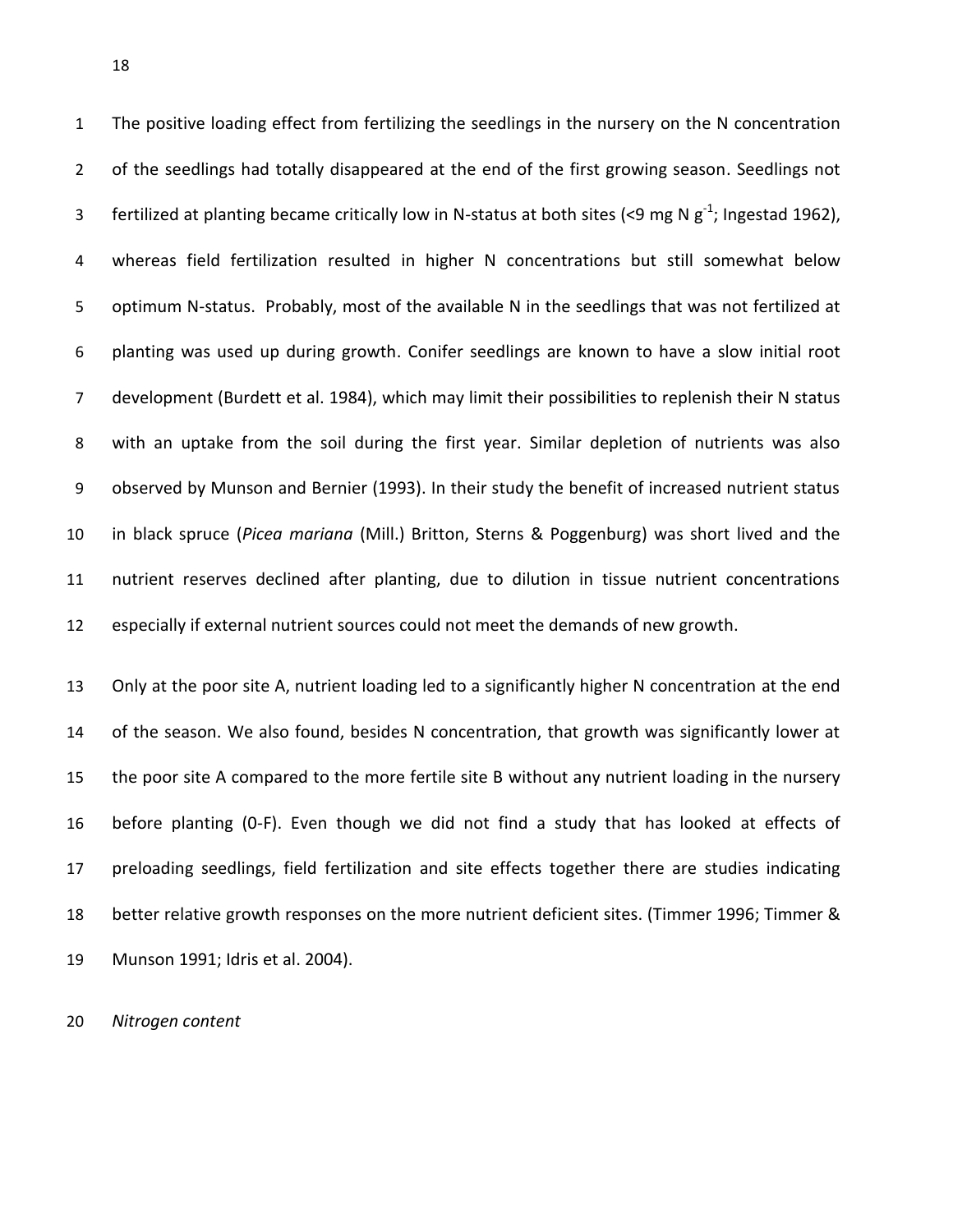It must be recognized that a change in nutrient concentration alone is not an unequivocal 2 indication of change in nutrient status, since dry weight changes, due to growth or respiration, will result in changes of nutrient concentration (van den Driessche 1991). Nursery loaded and field fertilized seedlings (I-F, II-F and III-F) partitioned significantly more N to current needles than unloaded field fertilized seedlings (0-F). The high N content indicated that current needles were a major sink for absorbed N in the first growing season. Imo and Timmer (2001) also report current shoots to be a major sink for absorbed N in their study with black spruce seedlings. Furthermore, Malik and Timmer (1998) reported that nutrient loaded black spruce seedlings depleted their nutrient reserves when planted, but also took up more nutrients from soil than unloaded seedlings. This was attributed to improved root growth in the nutrient loaded seedlings (Malik & Timmer 1998; Salifu & Timmer 2001).

*Retranslocation of N.* 

 Using N content in calculating retranslocation is considered more robust than using N concentration data alone that may over or under estimate retranslocation because of confounding by dilution due to high biomass accumulation (Malik & Timmer 1998). The calculations are therefore based on the content of N in the needles as that method has been shown to be more reliable than using concentration alone in estimating N flux between plant parts (Nambiar & Fife 1987; Munson *et al.* 1995; Imo & Timmer 2001). When calculating retranslocation, it must be kept in mind that nutrients are distributed in various plant parts. Van den Driessche (1991) found that two year old white spruce seedlings contained 12 mg N in 21 their needles, 5 mg N in the stem and 5 mg N in roots. Only the N content in old and current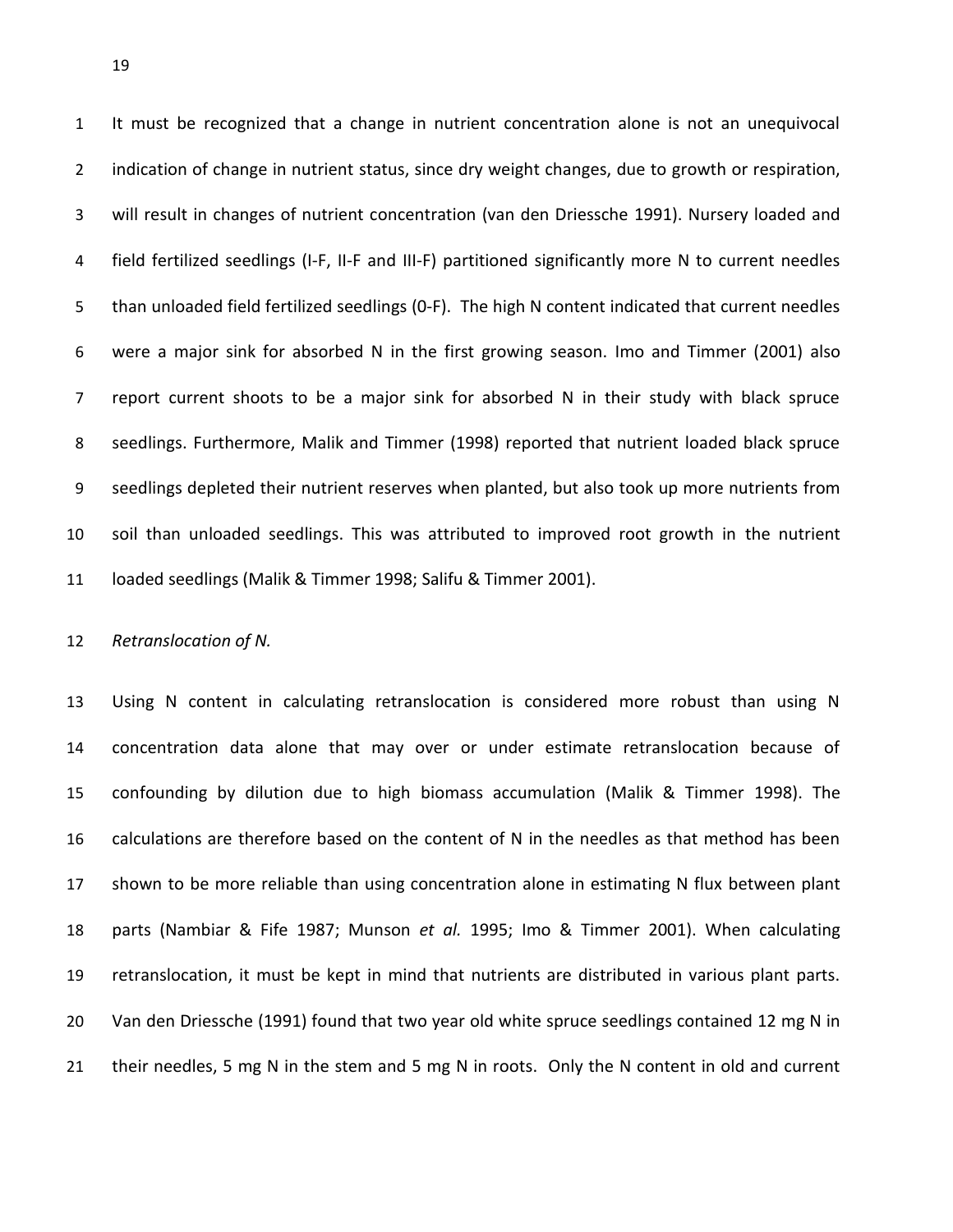needles was used to calculate retranslocation in the present study; same as was done by Nambiar and Fife (1987) and Munson et al. (1995).

 Retranslocation from old to current needles increased with more loading in the nursery for both fertilized and unfertilized seedlings. This has also been observed in other studies (McAlister & Timmer 1998; Malik & Timmer 1998; Salifu & Timmer 2001, 2003a; Imo & Timmer 2001). The reason for higher retranslocation in nursery loaded seedlings, may be that N reserves in these seedlings were less structurally bound, hence readily available for depletion to active metabolic sinks. However, in this study, field fertilization at planting seemed to reduce N retranslocation, which is consistent with the findings of others (Imo & Timmer 2001; Salifu & Timmer 2001).

 Fertilized seedlings had partitioned more N to current needles than unfertilised seedlings in the end of the growing season and therefore their estimated retranslocation was lower than for unfertilized seedlings. This has to be kept in mind when those results are interpreted. The only way to calculate retranslocation with certainty is to use labelled isotopes. Without labelled isotopes the N uptake from the soil cannot be separated from that remobilized internally by the plants (Salifu & Timmer 2003a).

- 
- 
-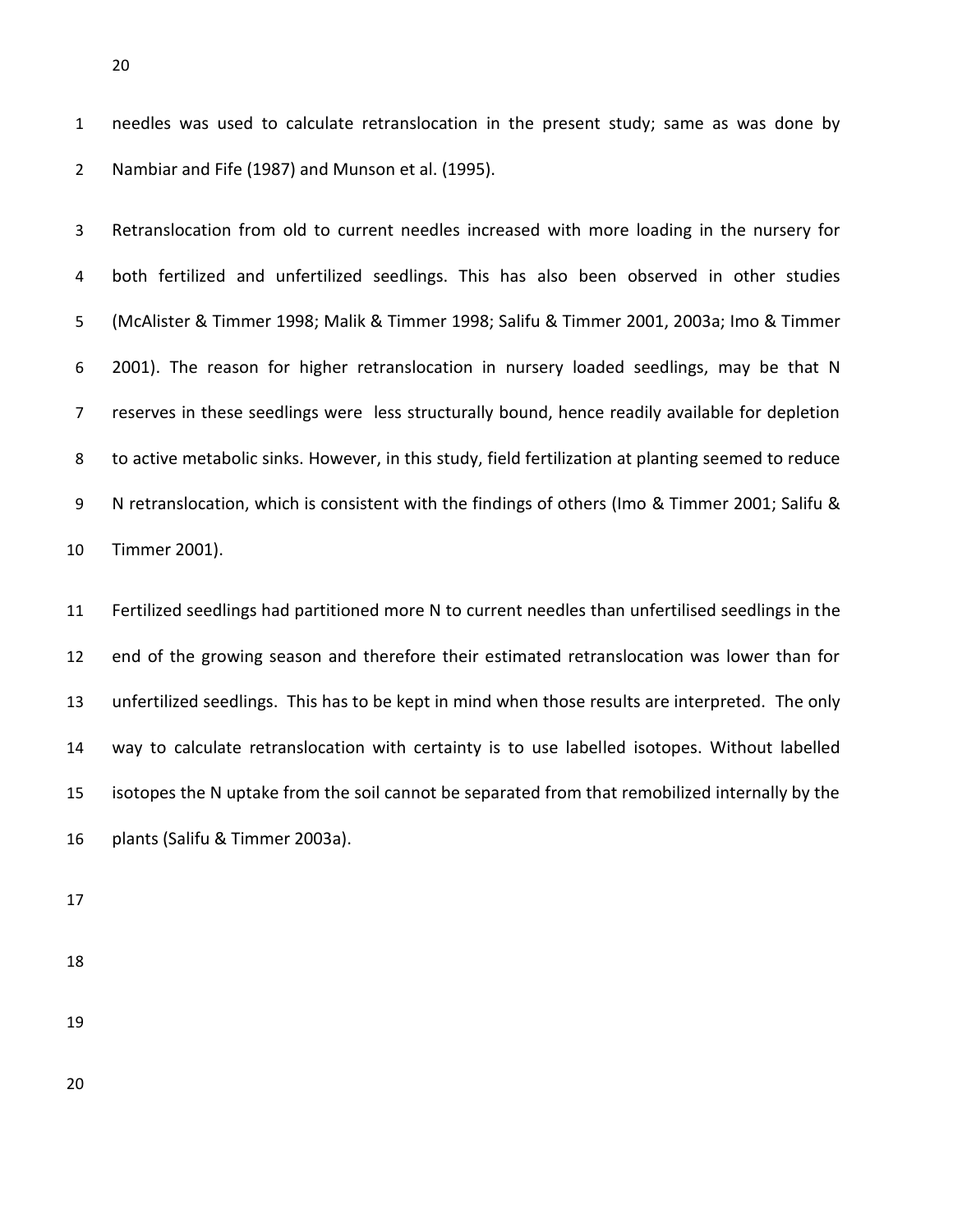Nutrient loading late in the nursery cultivation was successful in changing seedling nutrient 2 status without altering the size of the seedling or affecting the freezing tolerance.

 Both nutrient loading and fertilization at planting stimulated growth during the first growing season in field, and their effects were additive. Based on these results, nutrient loading in nurseries could improve field performance of newly planted seedlings, especially when planted at unfertile and treeless sites which are common in Iceland.

 Nutrient translocation from older needles to younger was an important response where nutrient status was getting close to critical values. It also seems to be the dominant supply for N for new growth on poor soils in spruce seedlings during the establishment phase following planting. This finding has many implications, besides explaining why good nutrient status is so important during the first growing season. It also indicates that if young spruce trees lose their older needles at a young age, e.g. because of autumn insect damage or frost episodes, it is very important to fertilize the plantation to replace the lost retranslocation potential from the older needles.

 The differences between the two sites were not large and the loading and field fertilization were much more important for seedling N-status at the end of the first growing season than site quality. Since conifer seedlings are known to have slow initial root development, site-type effects are most likely to develop in subsequent growing seasons when root uptake has increased. Therefore it is important to follow what happens in these field experiments during the forthcoming years.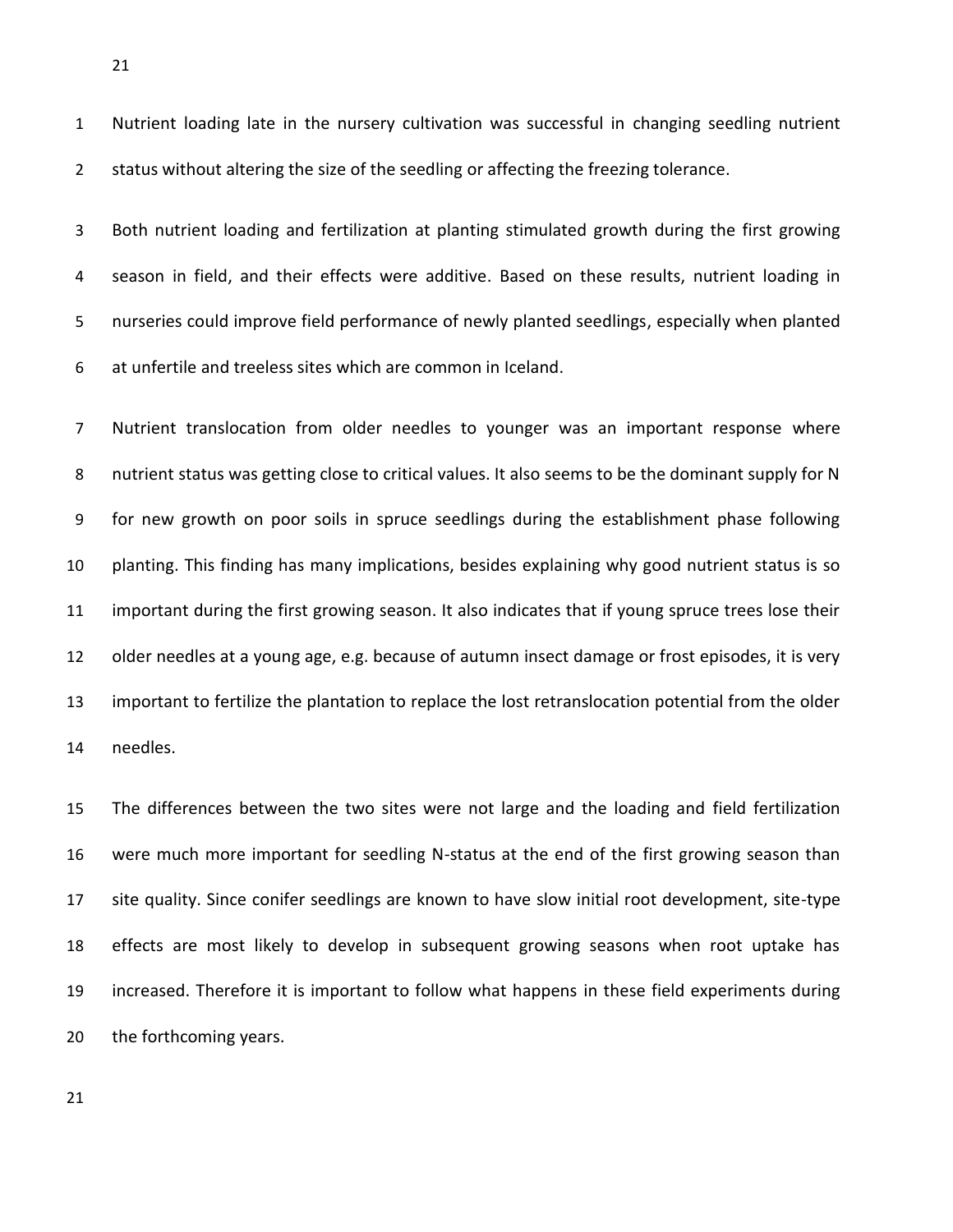## **Acknowledgements**

 This study was partly carried out as a 60 ECTS master thesis for the Department of Southern Swedish Forest Research Centre at the Swedish University of Agricultural Sciences under supervision of professor Urban Nilsson. Financial support was received from the Regional Afforestation Programme *Norðurlandsskógar*, the nursery *Sólskógar*, the Swedish University of Agricultural Sciences SLU, Nordgen, CAR-ES (Centre of Advanced Research on Environmental Services), which is a SNS funded Nordic research network within the field of forest research and The Faculty of Environmental Sciences, Agricultural University of Iceland. Their contributions are greatly appreciated.

#### **References**

11 Burdett AN, Herring LJ, Thompson CF. 1984. Early growth of planted spruce. Can. J. For. Res. 14:644-651.

Blöndal S. 2004. Influttu skógartrén 1. Sitkagreni (*Picea sitchensis* (Bong) Carr.) [Exotic forest

trees, 1. Sitka spruce (*Picea sitchensis* (Bong) Carr.)] Skógræktarritið 2004. 1:10-45. Icelandic.

Chapin III FS. 1980. The mineral nutrition of wild plants. Annu. Rev. Ecol. Syst. 11:233-260.

 Grossnickle SC. 2000. Ecophysiology of northern spruce species: The performance of planted seedlings. Ottawa: NRC Research Press.

 Gunnarsson E. 2011. Skógræktarárið 2010. [Annual planting in Iceland 2010] Skógræktarritið 2011. 2:96-101. Icelandic.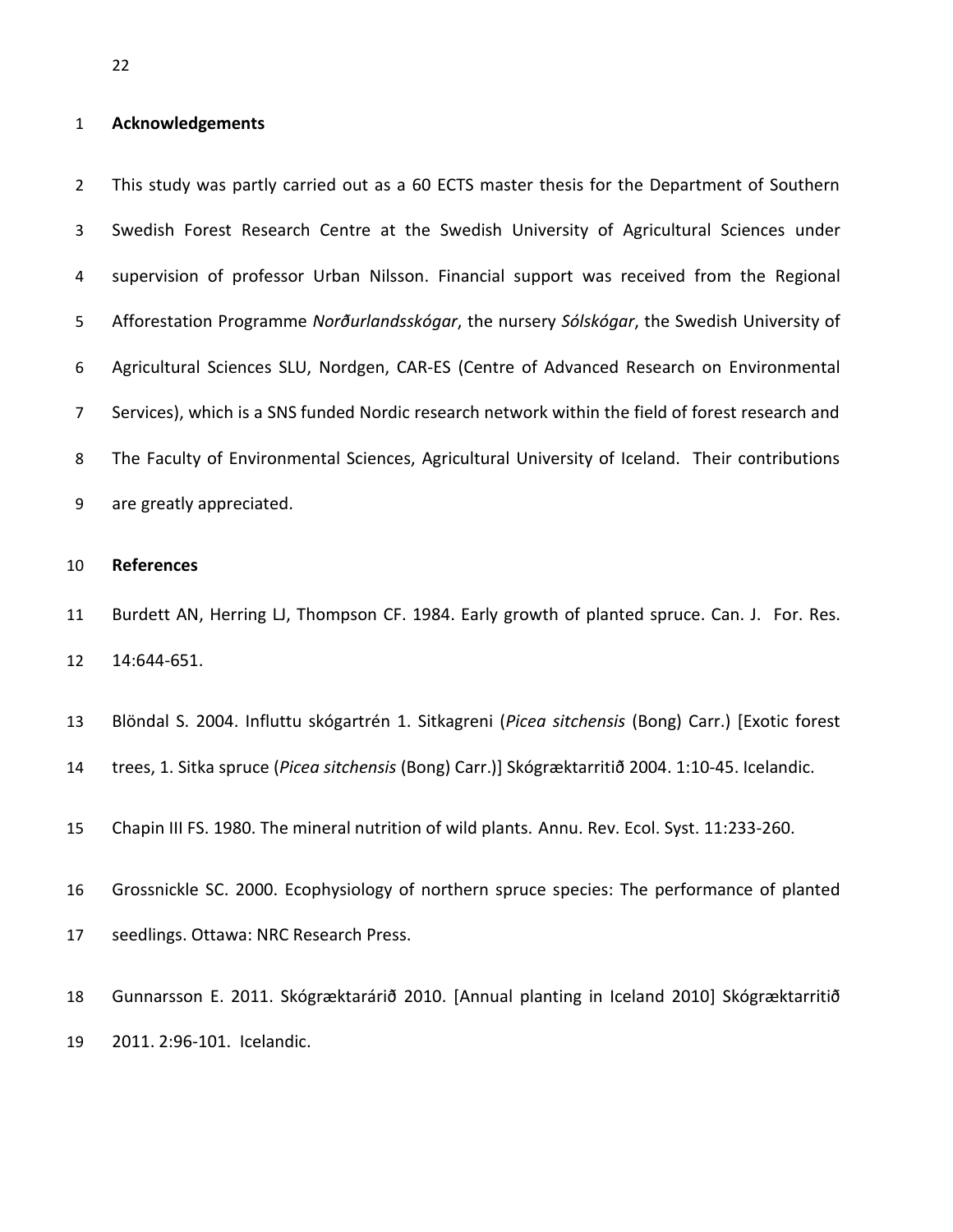| $\mathbf{1}$   | Heiskanen J, Lahti M, Luoranen J, Rikala R. 2009. Nutrient loading has a transitory effect on the |
|----------------|---------------------------------------------------------------------------------------------------|
| $\overline{2}$ | nitrogen status and growth of outplanted Norway spruce seedlings. Silva Fenn. 43(2): 249-260.     |
| 3              | Idris M, Salifu KF, Timmer VR. 2004. Root plug effects on the early growth and nutrition of       |
| 4              | container black spruce seedling. For. Ecol. Manag. 195:399-408.                                   |
| 5              | Imo M, Timmer VR. 2001. Growth and nitrogen retranclocation of nutrient loaded Picea              |
| 6              | mariana seedlings on boreas mixewood sites. Can. J. For. Res. 31:1357 -1366.                      |
| $\overline{7}$ | Ingestad T. 1991. Nutrition and growth of forest trees. Tappi J. 74:55-62.                        |
| 8              | Ingestad T. 1962. Macro element nutrition of pine, spruce and birch seedlings in nutrient         |
| 9              | solutions [dissertation]. Lund:Lund University.                                                   |
| 10             | Kaakinen S, Jolkkonen A, Livonen S, Vapaavuori E. 200). Growth, allocation and tissue chemistry   |
| 11             | of Picea abies seedlings affected by nutrient supply during the second growing season. Tree       |
| 12             | Physiol. 24:707-719.                                                                              |
| 13             | Lim MT, Cousens JE. 1986. The internal transfer of nutrients in Scot pine stand. I. Biomass       |
| 14             | components, current growth and their nutrient contents. Forestry. 59:1-16.                        |
| 15             | Linder S. 1995. Foliar analysis for detecting and correcting nutrient imbalances in Norway        |
| 16             | spruce. Ecol. Bull. 44:178-190.                                                                   |
| 17             | Lindström A, Håkansson L. 1995. EC- metoden- ett sätt att bestämma skogsplantors lagringsbarhet   |
| 18             | [The electrolyte conductivity method - a way to determine freezing tolerance of seedlings].       |
| 19             | Swedish University of Agricultural Sciences. Stencil. 95:1-30. Swedish.                           |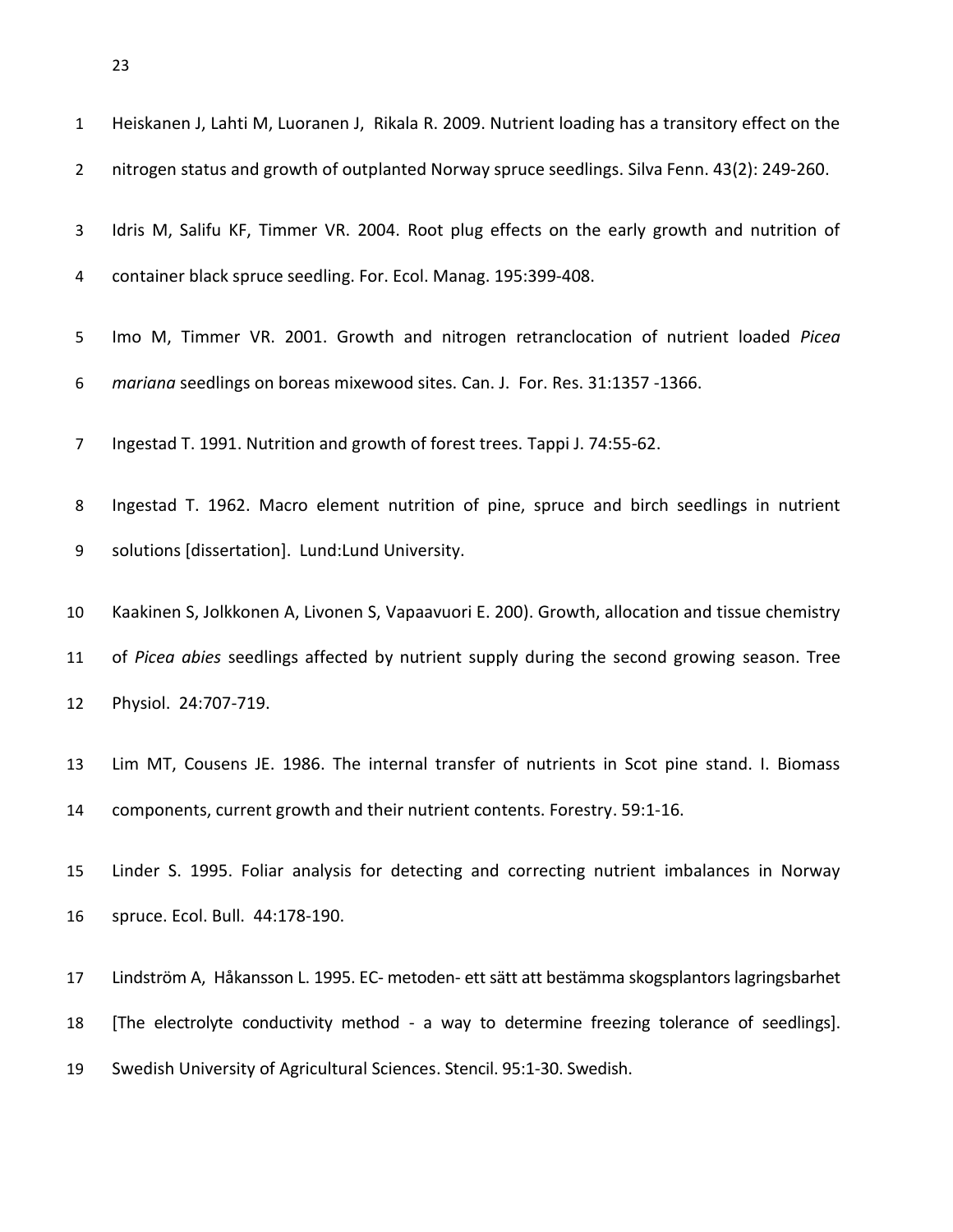| $\mathbf{1}$   | Malik V, Timmer VR. 1995. Interaction of nutrient-loaded black spruce seedlings with                 |
|----------------|------------------------------------------------------------------------------------------------------|
| $\overline{2}$ | neighbouring vegetation in greenhouse environment. Can. J. For. Res. 25:1017-1023.                   |
| 3              | Malik V, Timmer VR. 1998. Biomass partitioning and nitrogen retranslocation in black spruce          |
| 4              | seedlings on competitive mixedwood sites; a bioassay study. Can. J. For. Res. 28:206-215.            |
| 5              | McAlister JA, Timmer VR. 1997. Nutrient enrichment of white spruce seedlings during nursery          |
| 6              | culture and initial plantation establishment. Tree Physiol. 18:195-202.                              |
| 7              | Millard P. 1988. The accumulation and storage of nitrogen by herbaceous plants. Plant Cell           |
| 8              | Environ. 11:1-8.                                                                                     |
| 9              | Munson AD, Bernier PY. 1993. Comparing natural and planted black spruce seedlings. II.               |
| 10             | Nutrient uptake and efficiency of use. Can. J. For. Res. 23:2435-2442.                               |
| 11             | Munson AD. Margolis HA. Brand DG. 1995. Seasonal nutrient dynamics in white pine and white           |
| 12             | spruce in response to environmental manipulation. Tree Physiol. 15:141-149.                          |
| 13             | Nambiar EKS, Fife DN. 1987. Growth and nutrient retranslocation in needles of radiata pine in        |
| 14             | relation to nitrogen supply. Ann. Bot. London. 60:147-156.                                           |
| 15             | Óskarsson H, Brynleifsdóttir SJ. 2009. The interaction of fertilization in nursery and field on      |
| 16             | survival, growth and frost heaving of birch and spruce. Ice. Agri. Sci. 22:59-68.                    |
| 17             | Óskarsson H, Sigurgeirsson A. 2001. Fertilization in Icelandic afforestation: Evaluation of results. |
| 18             | Scand. J. For. Res. 16:536-540.                                                                      |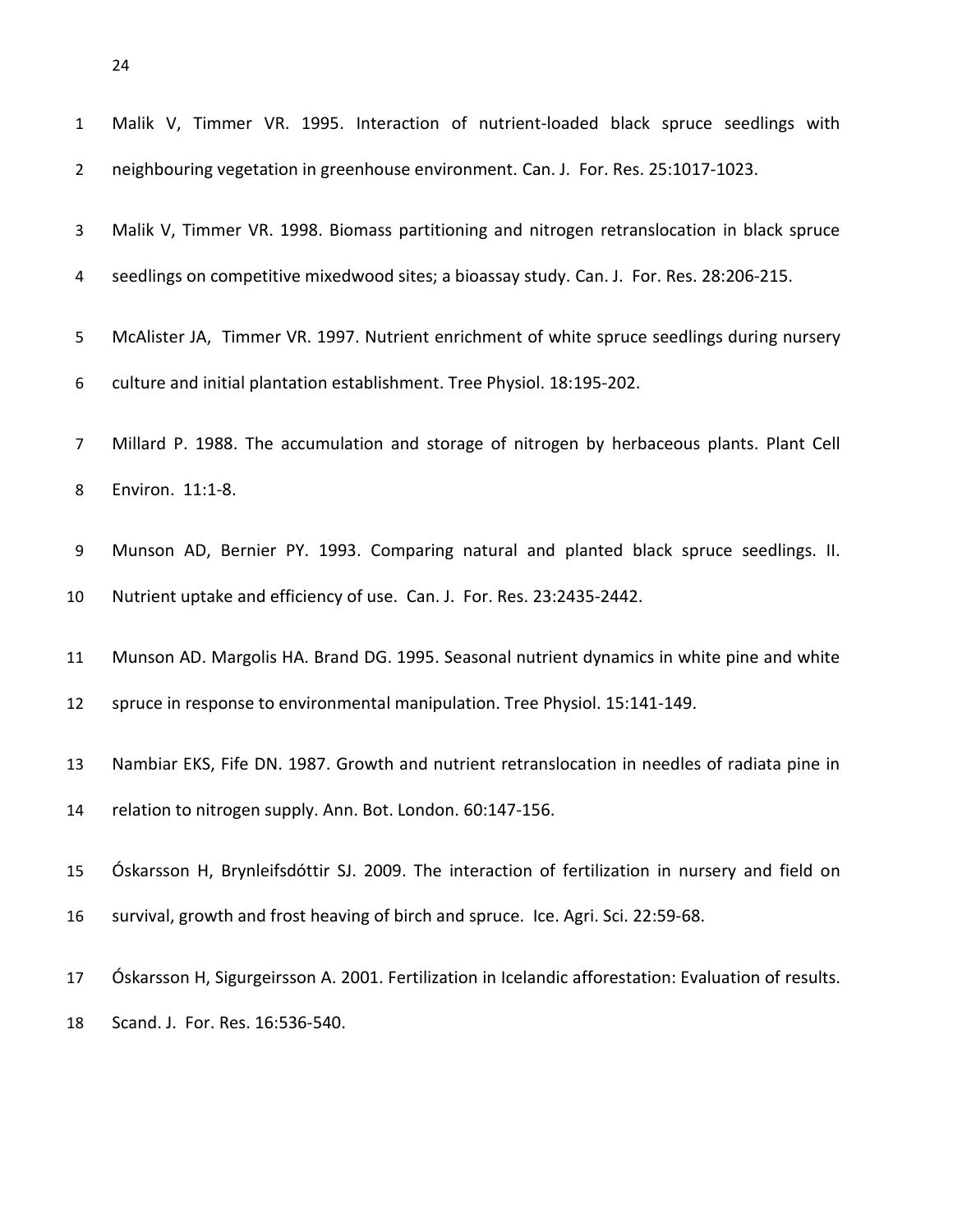Óskarsson H. 1997. Gødningsforsøg ved kulturetablering I SV-Island, med *Betula pubescens*, *Larix sukaczewii* og *Picea sitchensis* [dissertation]. [Effects of fertilizing on field establishment in SV-Iceland, for *Betula pubescens*, *Larix sukaczewii* og *Picea sitchensis* ]. Copenhagen: The Royal Veterinary and Agricultural University. Danish. Ritter E. 2007. Carbon, nitrogen and phosphorus in volcanic soils following afforestation with native birch (*Betula pubescens*) and introduced larch (*Larix sibirica*) in Iceland. Plant. Soil. 295:239-251. 8 Roberntz P. (1998). Effects of elevated  $CO<sub>2</sub>$  and nutrition on gas exchange and foliar chemistry in Norway spruce [dissertation]. Uppsala: Swedish University of Agricultural Sciences. Rytter L, Ericsson T, Rytter RM. 2003. Effects of demand-driven fertilization on nutrient use, Root: Plant ratio and field performance of *Betula pendula* and *Picea abies*. Scand. J. For. Res. 18:401-415. Salifu KF, Timmer VR. 2001. Nitrogen retranslocation response of *Picea mariana* seedlings to nitrogen supply. Soil. Sci. Soc. Am. J. 65:905-913. Salifu, KF, Timmer VR. 2003a. Nitrogen retranslocation response of young *Picea mariana* to

nitrogen-15 supply. Soil. Sci. Soc. Am. J. 67:309-317.

 Salifu KF, Timmer VR. 2003b. Optimizing nitrogen loading of *Picea mariana* seedlings during nursery culture. Can. J. For. Res. 33:1287-1294.

Sigurdsson BD. 2001. Environmental control of carbon uptake and growth in *Populus tricocarpa*

plantation in Iceland [dissertation]. Uppsala: Swedish University of Agricultural Sciences.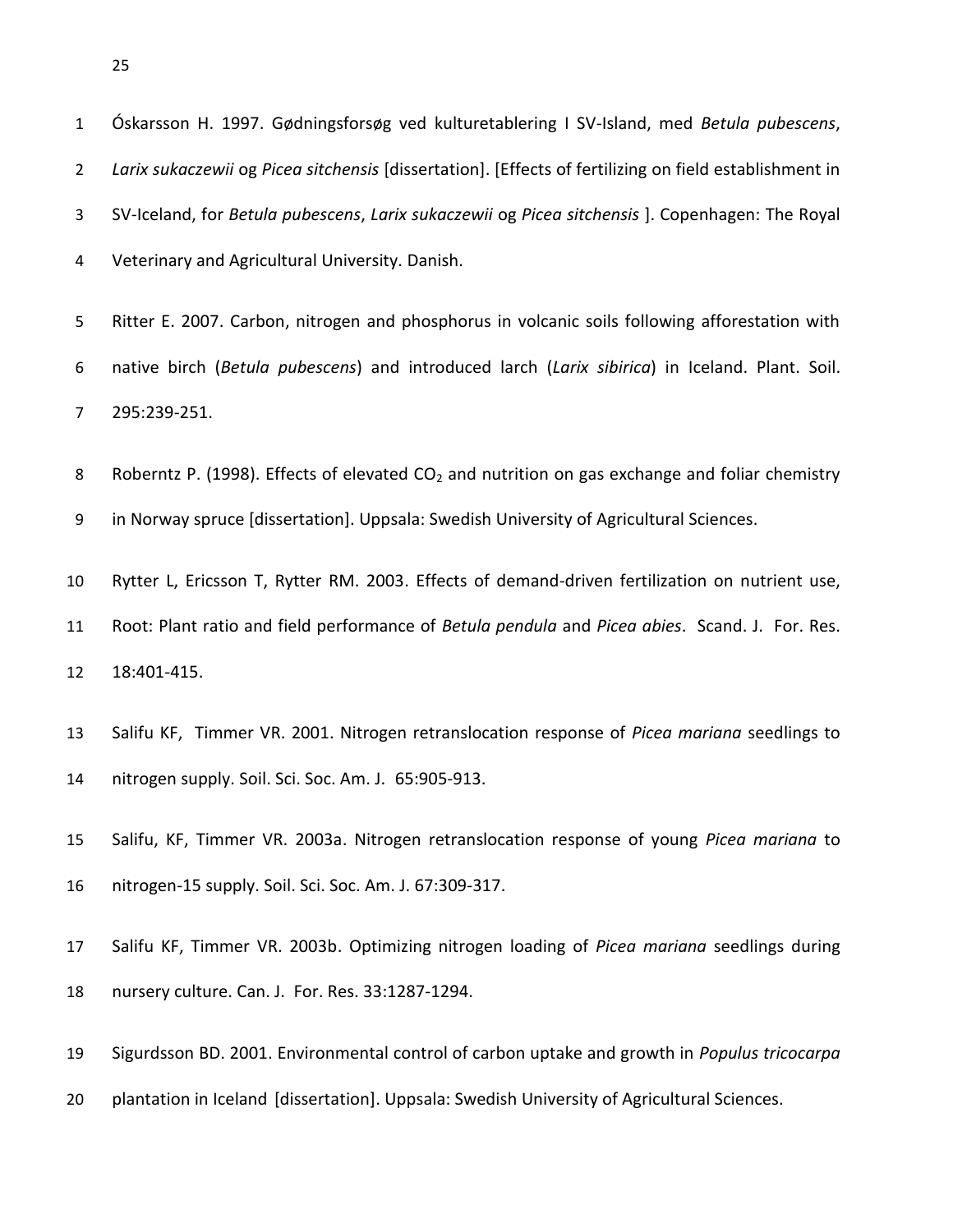| $\mathbf{1}$   | Skúlason B, Sigurgeirsson A, Guðleifsson BE, Edvardsen ÖM. 2001. Frost tolerance among         |
|----------------|------------------------------------------------------------------------------------------------|
| $\overline{2}$ | provenances and families from the Picea complex originating in Alaska.                         |
| 3              | Skógræktarritið. 1:188-190.                                                                    |
| 4              | Timmer VR. 1996. Exponential nutrient loading: a new fertilization technique to improve        |
| 5              | seedling performance on competitive sites. New Forest. 13:275-295.                             |
| 6              | Timmer VR, Munson AD. 1991. Site-specific growth and nutrition of planted Picea mariana in     |
| 7              | the Ontarion Clay Belt. IV: Nitrogen loading response. Can. J. For. Res. 21:1058-1065.         |
| 8              | Troeng E, Ackzell L. 1988. Growth regulation of Scots pine seedlings with different fretilizer |
| 9              | compositions and regimes. New Forest. 2:119-130.                                               |
| 10             |                                                                                                |
| 11             | van den Driessche R. 1991. Mineral nutrition of conifer seedlings. CRC Press, Boca Raton.      |
| 12             | Chapter 9, Effects of nutrients on stock performance in the forest; p. 229-260.                |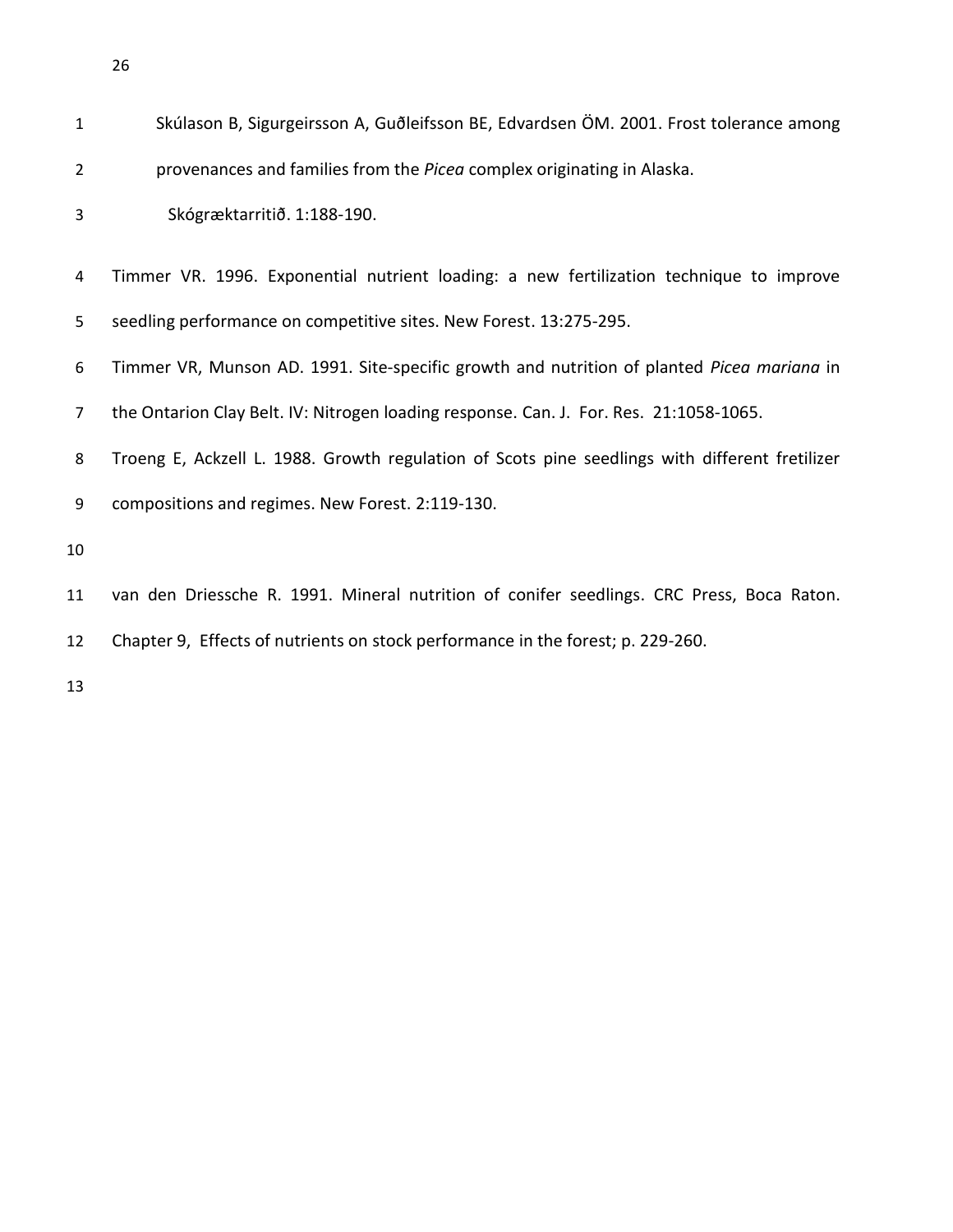## 1 **TABLES**

 Table 1. The nutrient loading treatments applied to Lutz spruce seedlings in the nursery. Electric conductivity in the irrigation water (EC) and amounts of N applied per area or seedling. The different fertilizing regimes started in August 6 and ended September 27. Before that seedlings were equally fertilized.

| Nursery | ЕC    | <b>Total N</b>       | Weekly N             | Seedling N            |
|---------|-------|----------------------|----------------------|-----------------------|
| treatm. | mS/cm | (g m <sup>-2</sup> ) | (g m <sup>-2</sup> ) | $(g$ seedl. $^{-1}$ ) |
|         |       |                      |                      |                       |
|         | 1.1   | 7.8                  | 0.9                  | 0.015                 |
|         | 3.2   | 22.2                 | 2.7                  | 0.042                 |
| Ш       | A 7   | 31.4                 | 3.9                  | 0.059                 |

6

7 Table 2. Treatments tested in the field trials on Luzt spruce and number of seedlings used in

8 each field treatment.  $0 - 0 =$  no nursery loading or field fertilization, I = low nursery loading, II =

9 medium nursery loading, III = high nursery loading, F = field fertilization (see also Table 1).

| Treatm.<br>Nursery |                           | Field                | No. of    |  |
|--------------------|---------------------------|----------------------|-----------|--|
|                    | $(g \text{ N seed}^{-1})$ | (g N seed $l^{-1}$ ) | seedlings |  |
| $0 - 0$            | O                         | 0                    | 160       |  |
| $0-F$              |                           | 2.4                  | 160       |  |
| $I - 0$            | 0.015                     | ი                    | 160       |  |
| I-F                | 0.015                     | 2.4                  | 160       |  |
| $II-0$             | 0.042                     | ი                    | 160       |  |
| II-F               | 0.042                     | 2.4                  | 160       |  |
| $III-O$            | 0.059                     | ი                    | 160       |  |
| III-F              | 0.059                     | 2.4                  | 160       |  |

10

11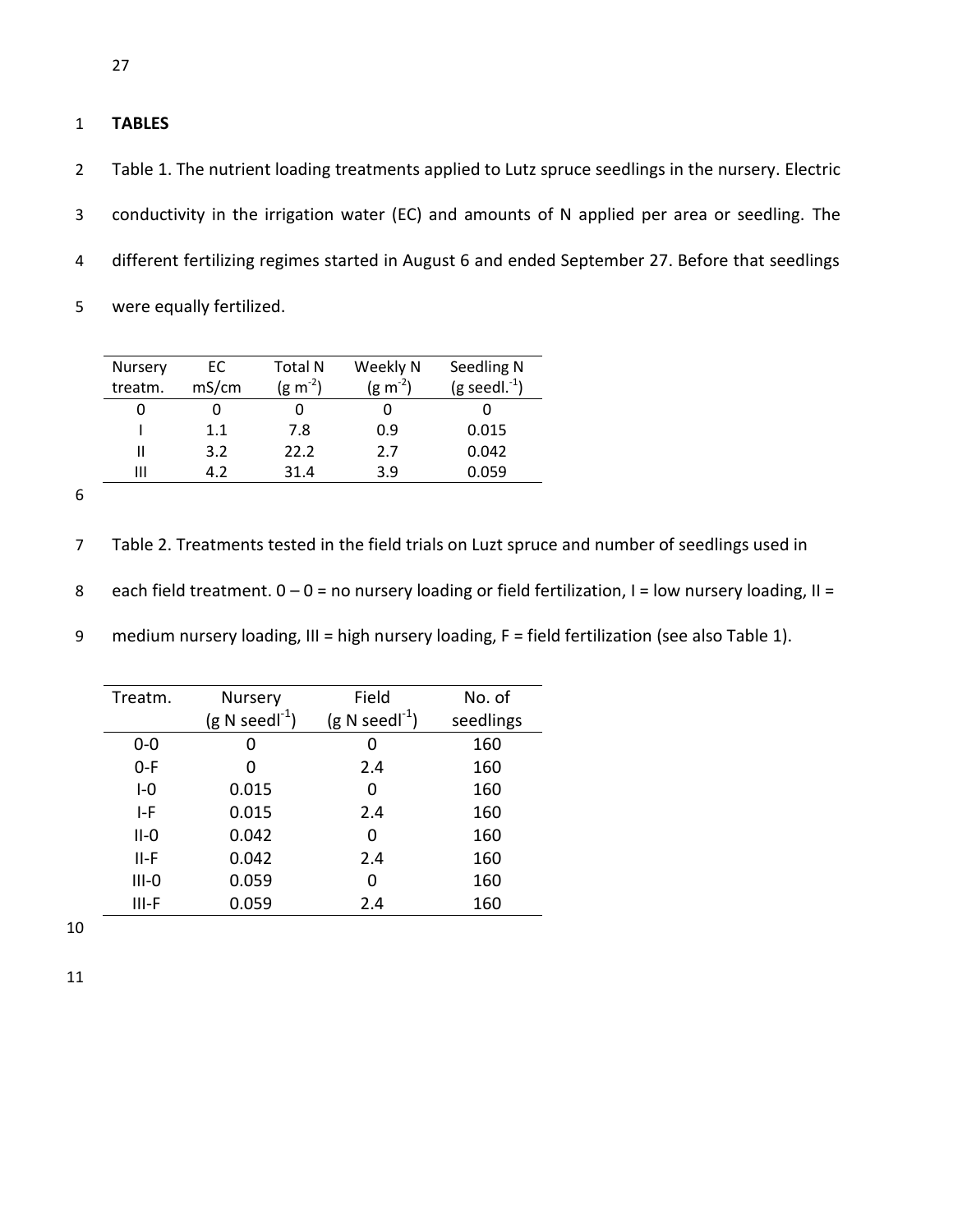| Table 3. Nutrient concentrations (mg $g^{-1}$ DM) and N-ratios in needles of Lutz spruce seedlings |
|----------------------------------------------------------------------------------------------------|
| exposed to different nutrient loading treatments, indicated by the total amount of N supplied      |
| from 6. August - 27. Sept 2008 (see Table 1). Samples were taken in early November, n=4.           |

| <b>Nutrients</b> | <b>Treatments</b>  |                    |                    |                    | Optimum    |
|------------------|--------------------|--------------------|--------------------|--------------------|------------|
|                  | 0                  |                    | Ш                  | Ш                  | values $1$ |
| Concentrations   |                    |                    |                    |                    |            |
| N                | $17.55 \pm 0.43$ a | $22.71 \pm 0.62$ b | $24.81 \pm 036$ c  | $25.97 + 0.82c$    | $20 - 25$  |
| P                | $2.15 \pm 0.03$ a  | $2.88 \pm 0.11$ b  | $3.05 \pm 0.09$ b  | $3.18 \pm 0.14$ b  |            |
| К                | $12.43 \pm 0.20$ a | $13.73 \pm 0.44$ a | $13.58 \pm 0.39$ a | $12.95 \pm 0.45$ a |            |
| S                | $1.15 \pm 0.03$ a  | $1.48 \pm 0.05$ b  | $1.63 \pm 0.03$ c  | $1.70 \pm 0.04$ c  |            |
| Ca               | $3.05 \pm 0.13$ a  | $2.90 \pm 0.16$ a  | $2.80 \pm 0.11$ a  | $2.78 \pm 0.12$ a  |            |
| Mg               | $0.90 \pm 0.04$ a  | $0.98 \pm 0.05$ a  | $0.93 \pm 0.03$ a  | $0.88 \pm 0.03$ a  |            |
| Ash              | $30.45 \pm 0.29$ a | $33.03 \pm 0.97$ a | $32.35 \pm 0.76$ a | $33.90 \pm 2.77$ a |            |
| N-ratios         |                    |                    |                    |                    |            |
| P: N             | $12.21 \pm 1.8$ a  | $12.62 \pm 0.19$ a | $12.38 + 0.19$ a   | $12.29 \pm 0.14$ a | >10        |
| K: N             | $70.82 \pm 19.6$ a | $60.47 \pm 1.90$ b | 54.72 ±0.94 c      | 49.80 ±0.61 d      | >35        |
| S:N              | $6.46 \pm 1.5$ a   | $6.52 \pm 0.09$ a  | $6.57 \pm 0.05$ a  | $6.55 \pm 0.05$ a  | >2.5       |
| Ca:N             | $17.38 \pm 5.6 a$  | 12.79 $\pm$ 0.43 b | 11.35 $\pm$ 0.38 c | $10.62 \pm 0.09$ c | >4         |
| Mg: N            | $5.07 \pm 1.6$ a   | $4.28 \pm 0.15$ b  | $3.72 \pm 0.09$ c  | $3.40 \pm 0.09$ c  | >5         |

 $1^{1}$  According to Ingestad (1962), Linder (1995) and Sigurdsson (2001).

5

6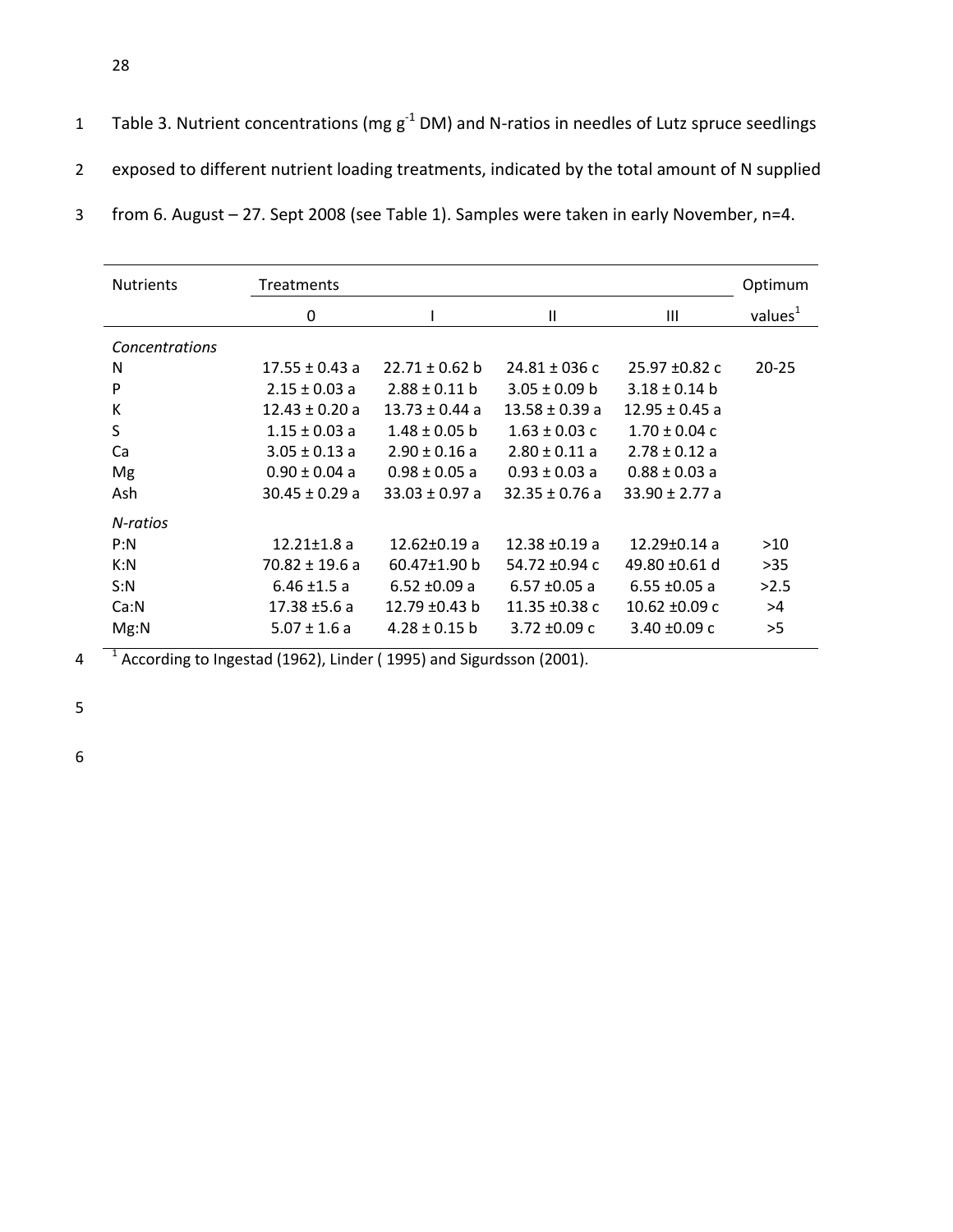Table 4. Dry mass of old wood, old needles, current branches and current needles (g/plant) of unloaded and loaded (see Table 1) Lutz spruce seedlings in nursery, planted with or without fertilization (see Table 2). Samples were taken in late November 2009. Column values in the same site (A or B) followed by the same letter are not statistically different at the P< 0.05 level. Results were found using a Two-Way ANOVA and post-ANOVA Fisher's Least Significant 6 Difference test, number of sampled seedlings 12 per treatment,  $n = 4$ .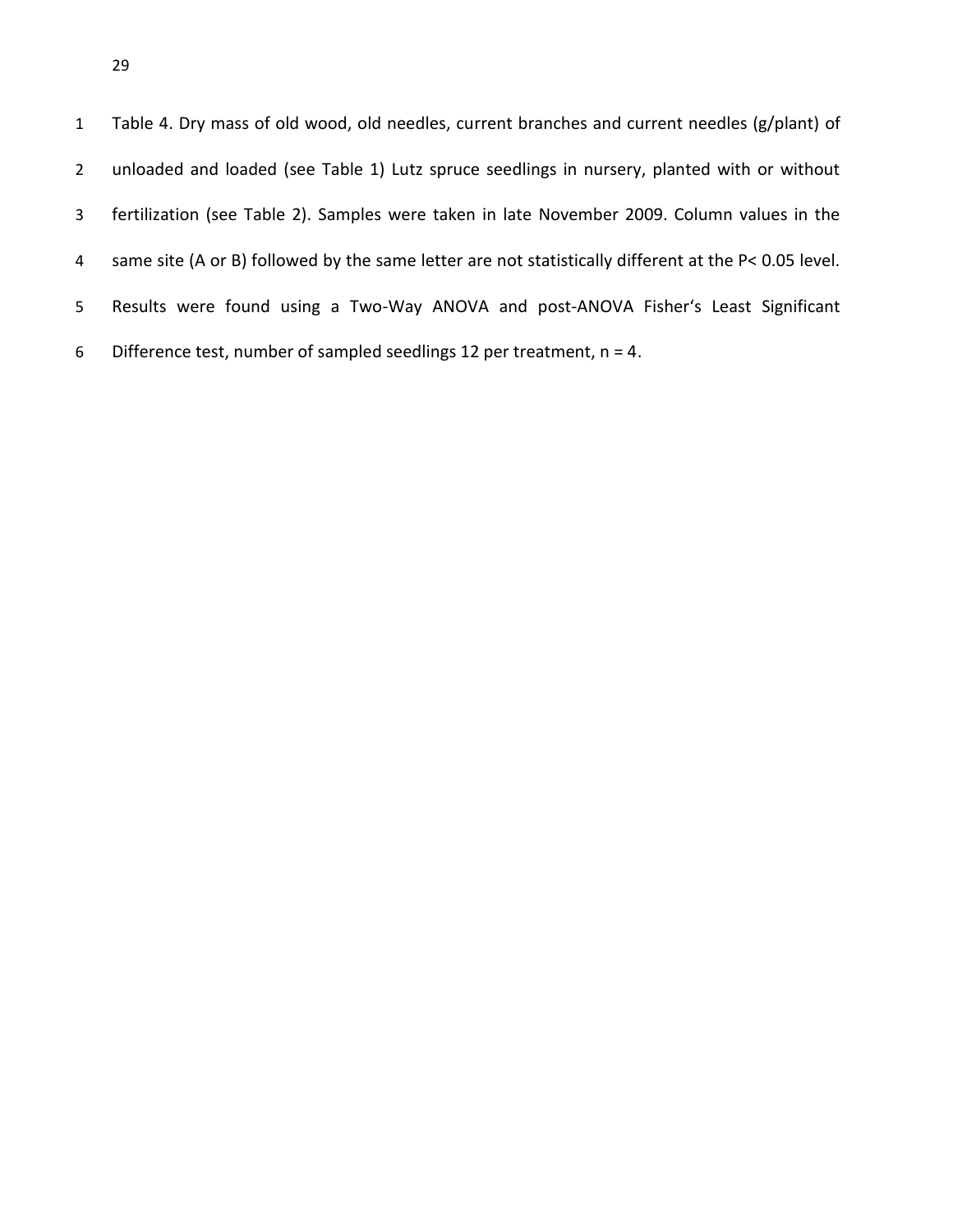| Treatments | Site                  | Old wood           | Old needles     | Current<br>branches | Current<br>needles |
|------------|-----------------------|--------------------|-----------------|---------------------|--------------------|
|            |                       |                    |                 |                     |                    |
| 0/0        | A                     | $1.22 \pm 0.07$ a  | $1.09 \pm 0.10$ | $0.12 \pm 0.01$ a   | $0.78 \pm 0.05$ a  |
| 1/0        |                       | $1.32 \pm 0.09$ ab | $1.10 \pm 0.09$ | $0.18 \pm 0.02$ b   | $1.16 \pm 0.08$ b  |
| II/0       |                       | $1.43 \pm 0.17$ b  | $0.92 \pm 0.10$ | $0.29 \pm 0.05$ c   | $1.46 \pm 0.22$ bc |
| III/0      |                       | $1.54 \pm 0.11$ b  | $1.13 \pm 0.12$ | $0.35 \pm 0.04$ c   | $1.73 \pm 0.14$ c  |
| 0/F        |                       | $1.37 \pm 0.14$ a  | $1.06 \pm 0.08$ | $0.22 \pm 0.05$ a   | $1.00 \pm 0.20$ a  |
| I/F        |                       | $1.68 \pm 0.16$ ab | $1.02 \pm 0.11$ | $0.49 \pm 0.06$ b   | $1.90 \pm 0.19$ b  |
| II/F       |                       | $1.94 \pm 0.15$ b  | $0.96 \pm 0.08$ | $0.61 \pm 0.07$ c   | $2.34 \pm 0.16$ bc |
| III/F      |                       | $1.91 \pm 0.22$ b  | $0.97 \pm 0.09$ | $0.57 \pm 0.08$ c   | $2.25 \pm 0.30$ c  |
| 0/0        | B                     | $1.05 \pm 0.10$ a  | $0.99 \pm 0.11$ | $0.13 \pm 0.01$ a   | $0.79 \pm 0.07$ a  |
| 1/0        |                       | $1.27 \pm 0.14$ ab | $1.04 \pm 0.16$ | $0.25 \pm 0.02$ b   | $1.40 \pm 0.16$ b  |
| II/0       |                       | $1.46 \pm 0.17$ b  | $1.09 \pm 0.16$ | $0.31 \pm 0.03$ c   | $1.61 \pm 0.19$ bc |
| III/0      |                       | $1.55 \pm 0.11$ b  | $1.07 \pm 0.11$ | $0.44 \pm 0.04$ c   | $1.99 \pm 0.14$ c  |
| 0/F        |                       | $1.41 \pm 0.10$ a  | $1.15 \pm 0.09$ | $0.30 \pm 0.06$ a   | $1.25 \pm 0.14$ a  |
| I/F        |                       | $1.58 \pm 0.12$ ab | $0.95 \pm 0.10$ | $0.57 \pm 0.07$ b   | $1.93 \pm 0.19$ b  |
| II/F       |                       | $1.91 \pm 0.12$ b  | $1.24 \pm 0.09$ | $0.63 \pm 0.07$ c   | $2.06 \pm 0.19$ bc |
| III/F      |                       | $1.88 \pm 0.22$ b  | $1.07 \pm 0.13$ | $0.63 \pm 0.08$ c   | $2.28 \pm 0.27$ c  |
| Site       | Sources of variation: |                    |                 |                     |                    |
| A          | Loading               | 0.023              | ns              | < 0.0001            | < 0.0001           |
| B          | Loading               | 0.007              | ns              | < 0.0001            | < 0.0001           |
| А          | Fertilization         | 0.002              | ns              | < 0.0001            | < 0.0001           |
| B          | Fertilization         | 0.0007             | ns              | < 0.0001            | 0.001              |
| A          | Load x Fert           | ns                 | ns              | ns                  | ns                 |
| B          | Load x Fert           | ns                 | ns              | ns                  | ns                 |

- 1
- 2
- 3
- 4 **FIGURES**
- 5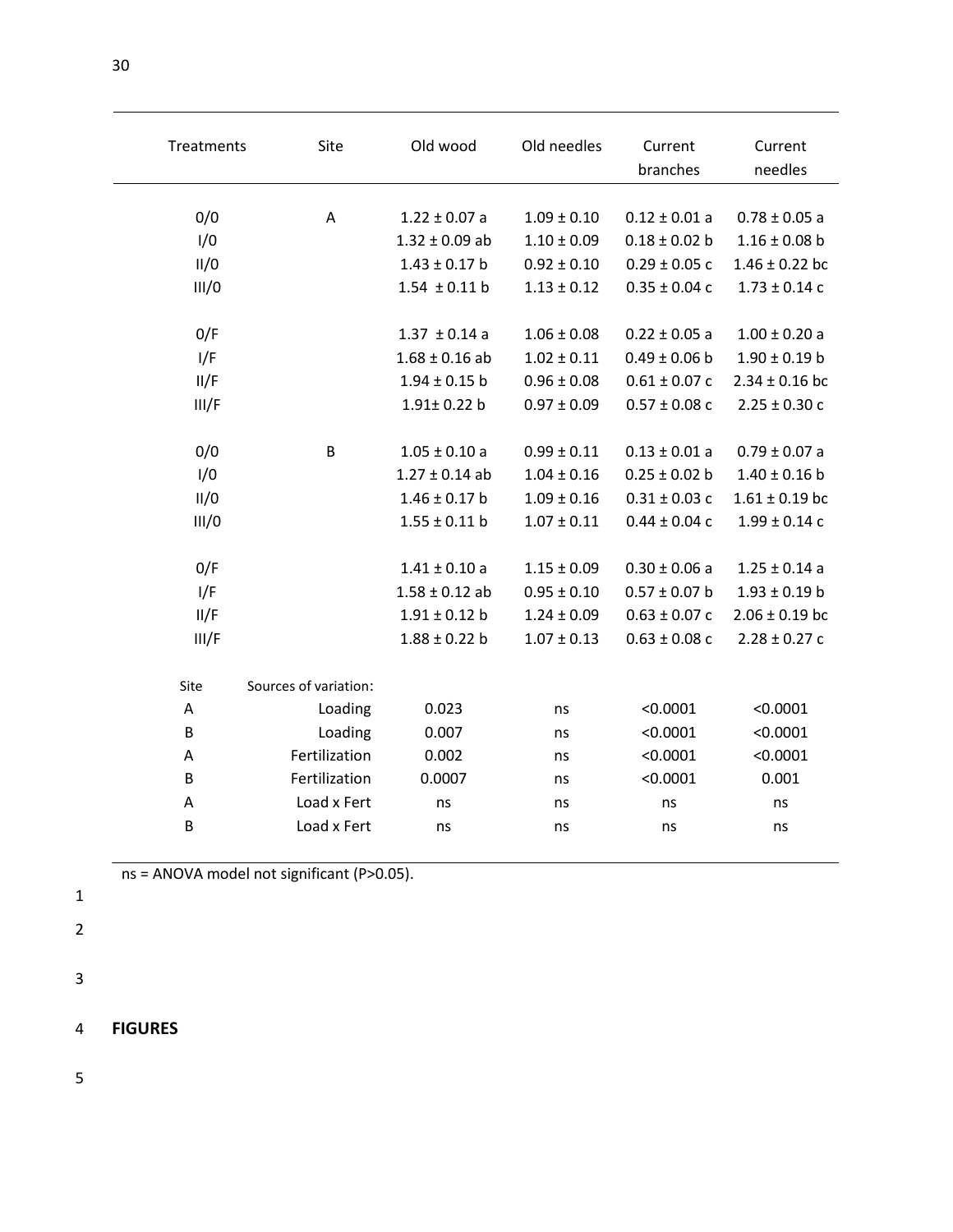- 1 Fig 1. Location of the two planting sites, site A (poor) and site B (more fertile).
- 2



5 *Fig. 2. Average (±SE) total biomass of Lutz spruce seedlings exposed to different nutrient loading*  6 *treatments (see Table 1). Samples were taken in early November 2008. Different letters above*  7 *the bars indicate significant differences between total biomass means, found by One-Way*  8 *ANOVA and post-ANOVA Fisher's Least Significant Difference test, total number of seedlings in a*  9 *treatment 32, n=4.*

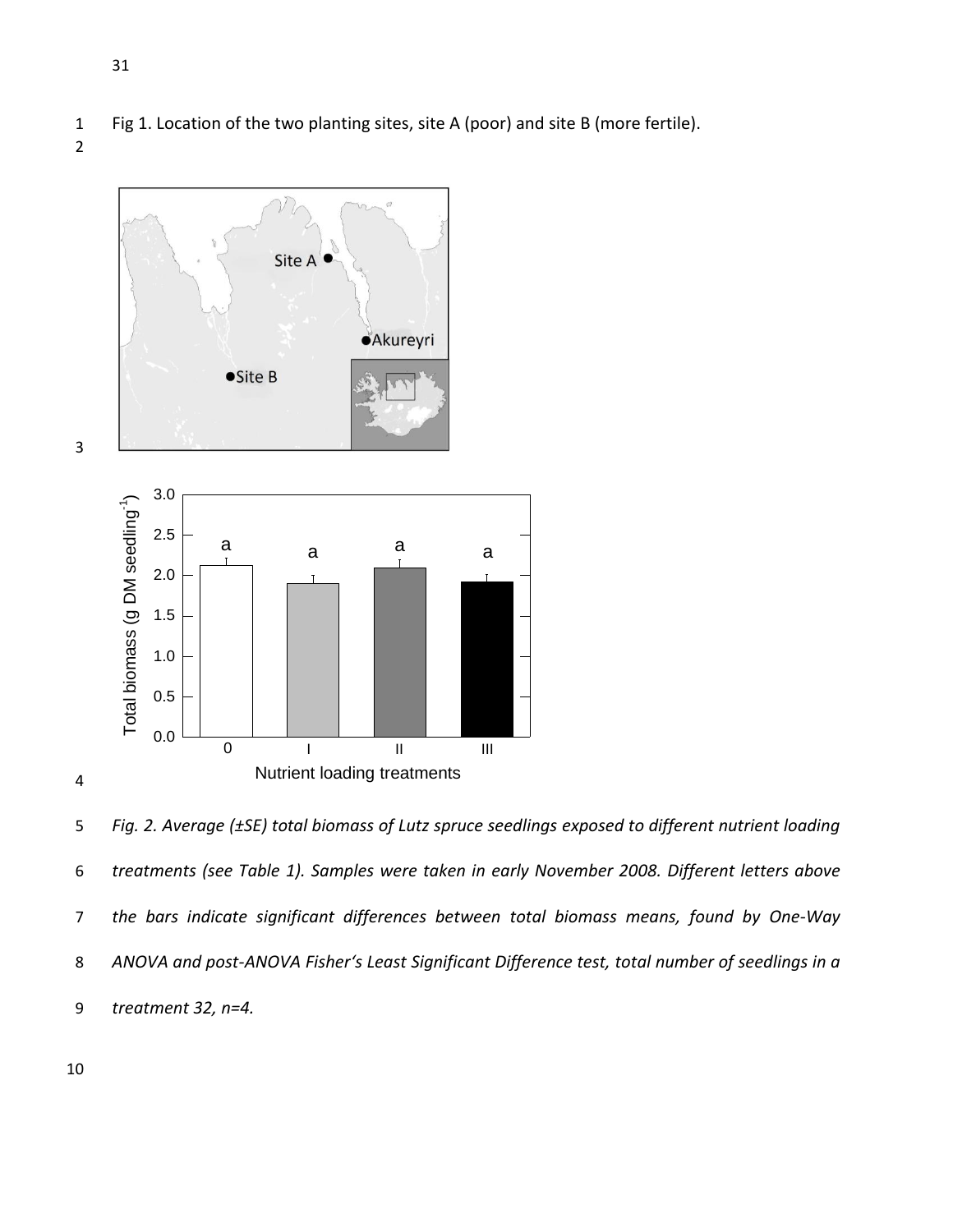

3 Fig. 3. Average (±SE) annual shoot elongation (cm) of Lutz spruce seedlings exposed to different 4 nutrient loading treatments (see Table 1) and planted in the spring 2009 with (filled bars) or 5 without (empty bars) field fertilization (see Table 2) at sites A and B. Seedlings measured in 6 autumn 2009. Statistical results were found by using a Two-Way ANOVA, n=4 .



8 *Fig. 4. Average (±SE) nitrogen concentration in current needles of Lutz spruce seedlings that*  9 *had been exposed to different nutrient loading treatments (see Table 1) and planted with (filled*  10 *bars) or without (empty bars) field fertilization (See table 2) at sites A and B. The dotted line*  11 *indicates optimum N status according to Ingestad, (1962) and Roberntz, (1998). Dashed line*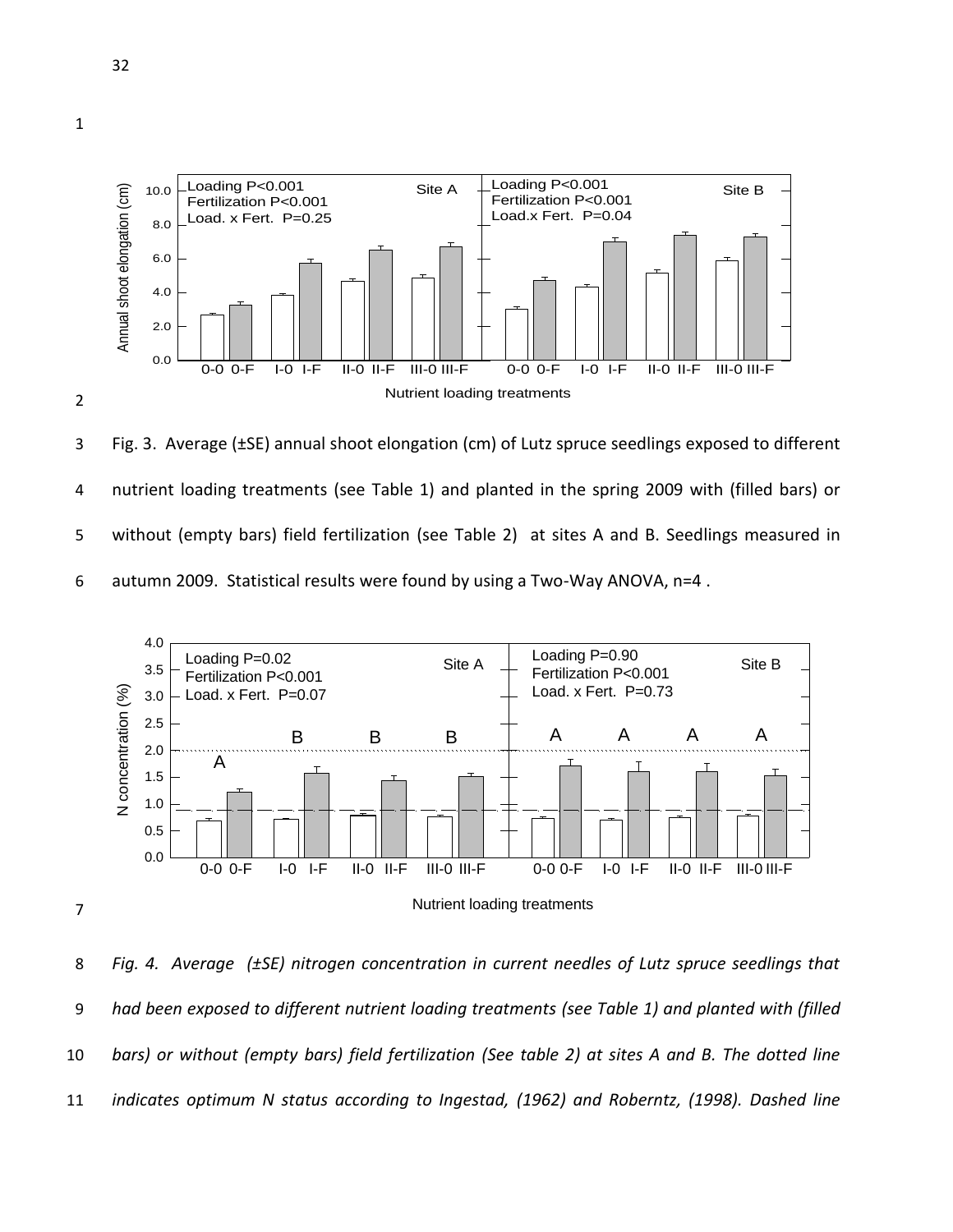*indicates a N deficiency (<9 mg N/g) according to Ingestad, (1962). Different letters above the bars indicate significant differences between loading treatments at each site. Statistics were obtained by using a Two-Way ANOVA and post-ANOVA Fisher's Least Significant Difference test.Tvelwe seedlings sampled per treatment, n=4.* 

5



8 *different nutrient loading treatments (see Table 1) and planted with (filled bars) or without*  9 *(empty bars) field fertilization (see table 2) at sites A and B. Statistical results were obtained by*  10 *using a Two-Way ANOVA. Tvelwe seedlings sampled per treatment, n=4.* 

11

6